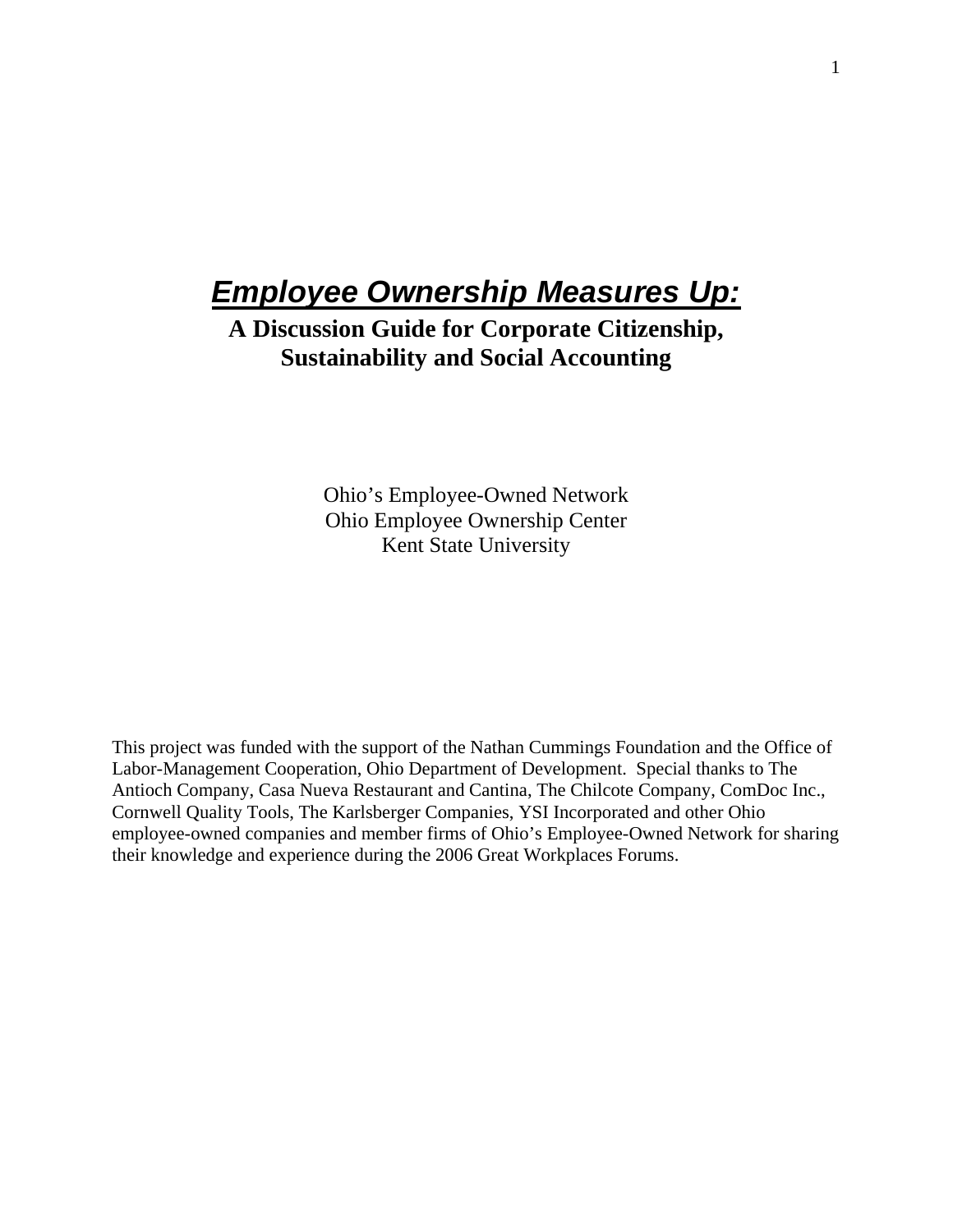## **Table of Contents**

- **I. Introduction**
- **II. Company Philosophy of Social Responsibility**
- **III. Board and Top Management Vision and Commitment**
- **IV. People Bottom Line** 
	- **A. Social Capital: Trust, Creativity, Innovation**
	- **B. Human Capital: Education and Development**
	- **C. Health and Safety**
	- **D. Community Support**
- **V. Planet Bottom Line** 
	- **A. The Environment**
	- **B. Supply Chain Relationships and Responsibilities**
- **VI. Profit Bottom Line** 
	- **A. Profitability and Prosperity**
	- **B. Economic Impacts in Community and Society**
- **VII. Fourth Bottom Line: Governance**
- **VIII. Getting Started with Social Accounting**
- **IX. Resources and Further Reading**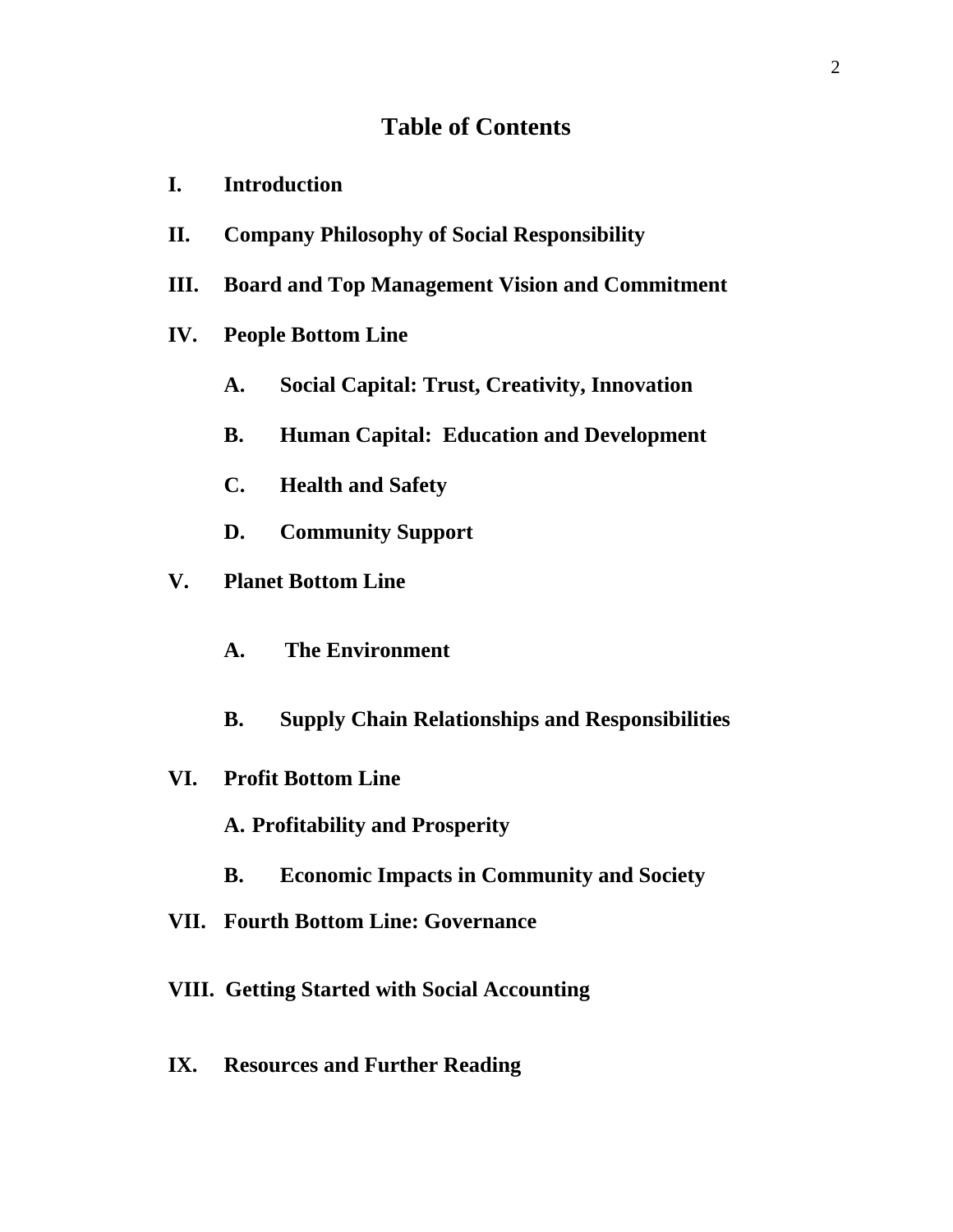## **I. INTRODUCTION**

Every employee owner worries about the bottom line. Are our products and services meeting our customers' needs? Are we being productive and innovative enough? Are we making a profit?

But, successful employee owners look beyond the here and now. They develop a vision for their future prosperity and make a commitment to goals and strategies that ensure their long-term sustainability.

Building a sustainable business means to make the best decisions possible for today and tomorrow. Sustainability means promoting the best outcomes for employee owners, the company's internal stakeholders, and for the company's external stakeholders, which include customers, suppliers, and the local community or society in general.

Sustainability means both "doing no harm" and "doing conscious good". It is often defined as "meeting the needs of the present generation without compromising the ability of future generations to meet their own needs." It is similar to the seventh generation philosophy of Native Americans who considered the effects of their actions on their descendants for seven generations. More recently, a UN-sponsored World Summit on Social Development in 1995 defined sustainability as "a framework for efforts to achieve a higher quality of life for all people".

#### **Sustainability and business competitiveness**

Sustainability also means innovation and "smart management", as shown by the Dow Jones Sustainability Index. "I believe that within the concepts of sustainable business lies our next growth opportunity as a company, " wrote Lee Morgan, the CEO of The Antioch Company, in the introduction to their firm's 2005 Triple Bottom Line Report. "Sustainability is about recognizing that there is a relationship between three important assets: financial, social and environmental. It's about practices that can be sustained over an indefinite period of time – and, doing business in a way that is conscious of resources, communities and how support systems can spell success for businesses, communities and individuals."

Many businesses are starting to realize that sustainability enhances competitiveness. Here are some reasons why:

- There has been a significant shift in understanding over the last three decades of what creates lasting competitiveness of a business.
- Evidence is growing that a transition to a sustainable economy will help spur economic growth if focused on improving resource productivity
- Eco-innovation technologies make integrated approaches to sustainability economically viable
- Throughout the economy there are widespread untapped potential resource productivity improvements to be made through effective design
- Many costs of environmental externalities are still passed on to governments, so companies' long-term sustainable strategies provide multiple tax benefits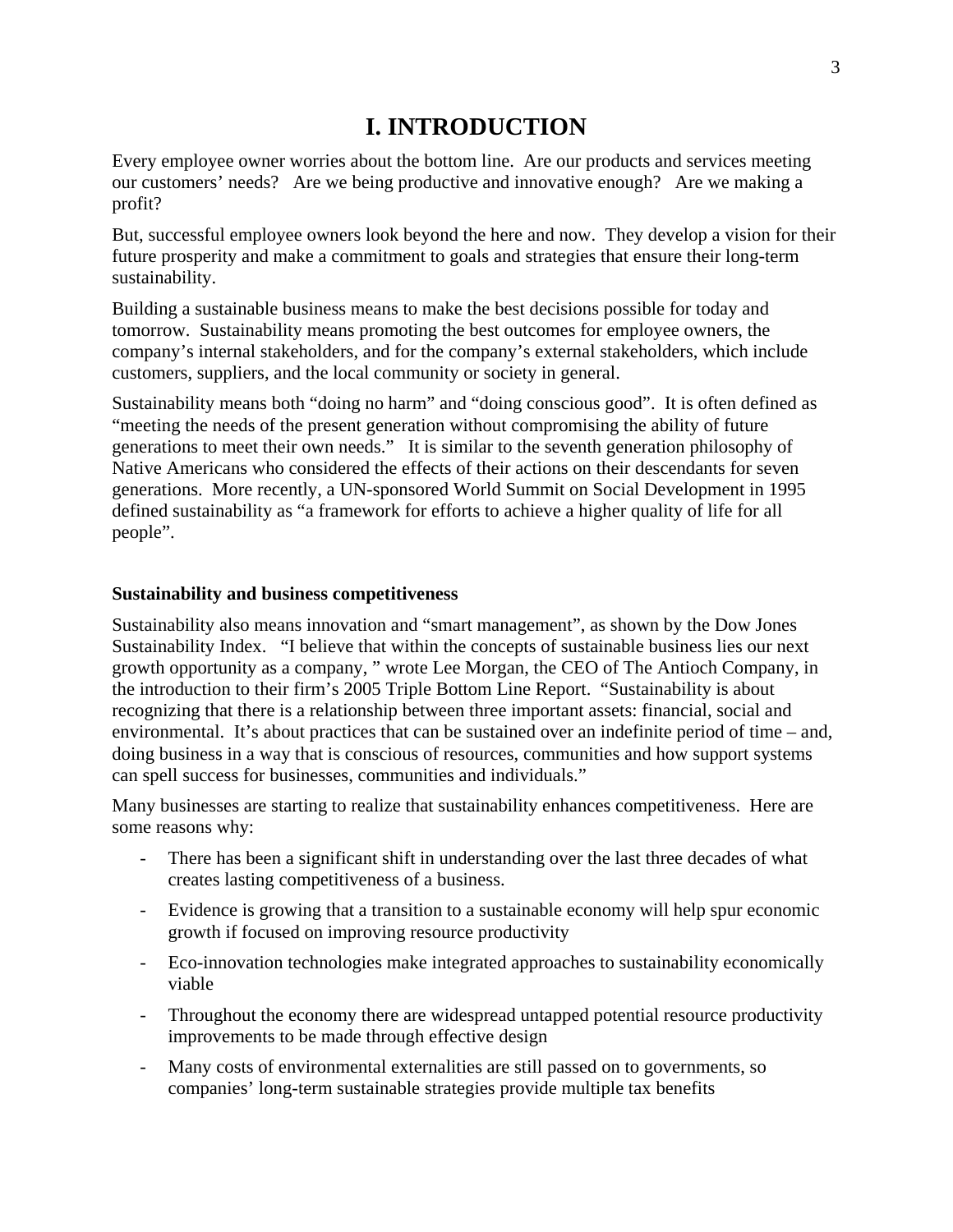- An increasing number of investors and consumers give preferential choice to "sustainable, green and clean" companies which nurture and protect the world's social and natural capital to promote the well-being of humanity and the planet
- Nature is a model in developing a more efficient "whole systems" approach. For example, there is no such thing as waste in nature.

#### **Economic impact of sustainability**

Companies look at their "triple bottom line," or the impact of their business activities on people, the planet and profits. A "fourth bottom line" refers to the impacts of a company's processes of governance and specifically the areas of ethics, transparency and accountability.

The economic impacts of sustainability are many, explains Holly Harlan, the Founder of Entrepreneurs for Sustainability (E4S) and include business formation, job creation, industry transformation, industrial symbiosis and industrial ecology. Industrial transformation, symbiosis and industrial ecology refers to establishing systems for resource reduction, reuse and recycling among businesses and communities. Implementing sustainability is about facilities, energy, processes, procurement, products, product design, markets, and company culture.

Harlan sees growth opportunities in deconstruction of old systems and transformation with new systems such as solar thermal technology. One example of deconstruction was the teardown of an old factory in which 80% of the materials were recycled and nothing went to the landfill. Another example is a northeast Ohio company which converts waste sugars and alcohols to ethanol fuel for vehicles.

#### **Boundary of responsibility**

Generally-held views about a company's boundary of responsibility are changing. In the past, a company accounted only for the resources used in producing its products or services and the associated benefits or costs. For example, costs to clean up and renew the air and water used in production were external and not accounted for in a company's cost of doing business. Today more companies are beginning to think about their "ecological footprint" which is the total environmental impact of their internal and external inputs and outputs.

The boundary of responsibility is more "cradle-to-grave." This means that companies are beginning to think about the total environmental footprint or impact associated with the production, distribution, use and eventual disuse/disposal of their products or services.

Companies committed to sustainability are striving toward a "cradle-to-cradle" design for their products and services. One example is the carpet company that rents carpet in sections with a lifetime replacement/recycle service agreement so the customer avoids the future expense of disposing and replacing their carpet.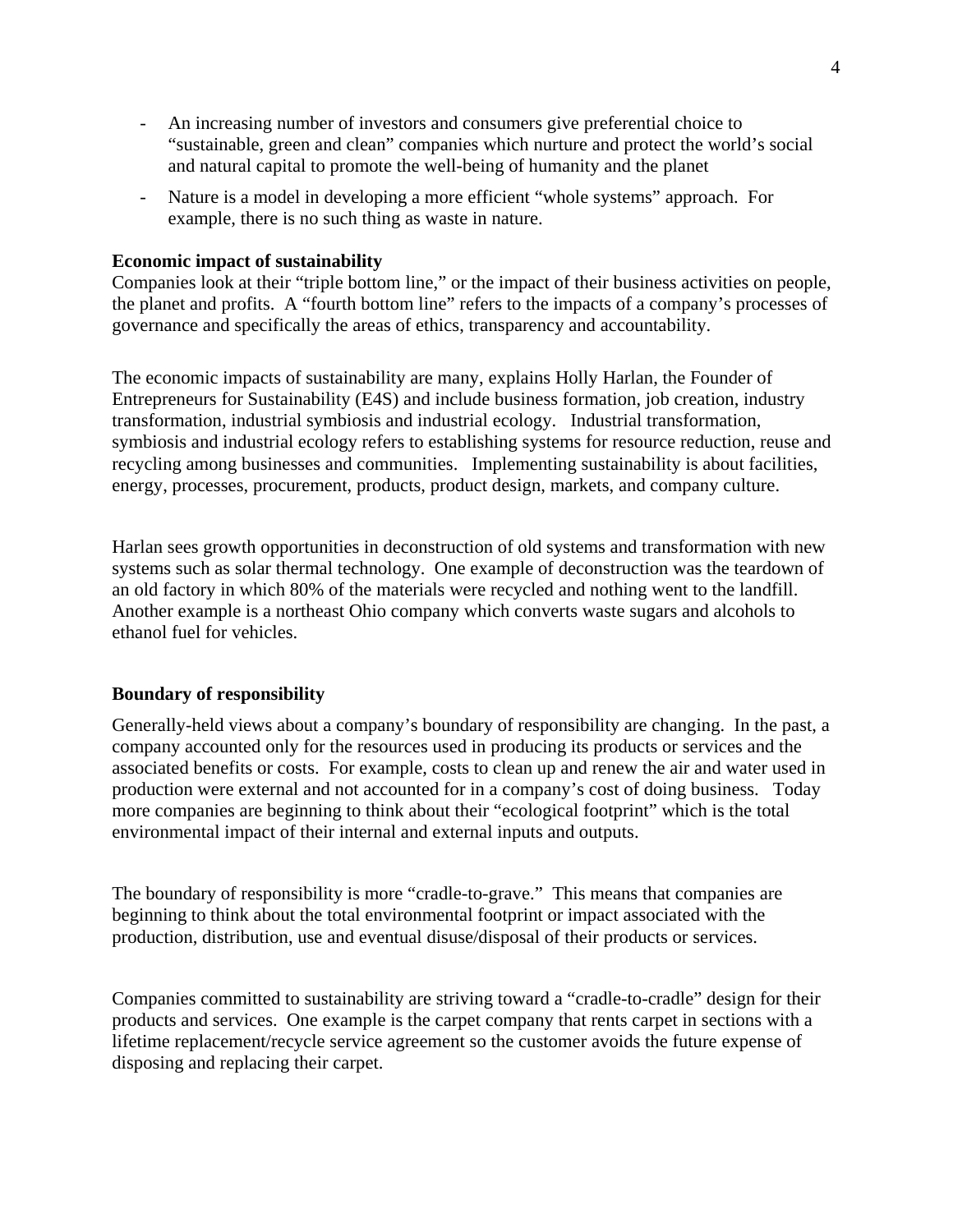Common principles of sustainability in terms of people, planet, profit and governance include: People Bottom Line:

- A commitment to increase human capital, i.e. people's knowledge and skills used at work which are assets of a business.
- A commitment to increase social capital, i.e. the network of relationships within a company and with external stakeholders which foster trust, innovation, and overall business success.
- Equal opportunity and sustainable community

Planet Bottom Line:

- Valuation of natural and environmental resources as inputs and outputs
- Conservation of bio-diversity and ecological integrity

Profit Bottom Line

- A commitment to best practices and continuous improvement
- Recognizing the connectedness of local and global communities

Governance Bottom Line

- Integration of environmental, social, human and economic goals in policies and activities
- High ethical standards to avoid conflicts of interest
- Dealing with risks and uncertainties in a transparent and systematic manner
- Financial integrity

There is no simple formula for defining sustainability, or corporate citizenship, and no standard set of measures. An overall sustainability or corporate citizenship strategy will synthesize your expectations of "good corporate citizenship" with your company's vision, mission, business goals, capabilities and resources.

## **How to Begin the Journey to Sustainability**

Beginning the journey to greater sustainability is about learning. Lisa Abel, the Director of Quality and Corporate Social Responsibility at YSI Incorporated in Yellow Springs, Ohio offers these suggestions to small companies which are getting started: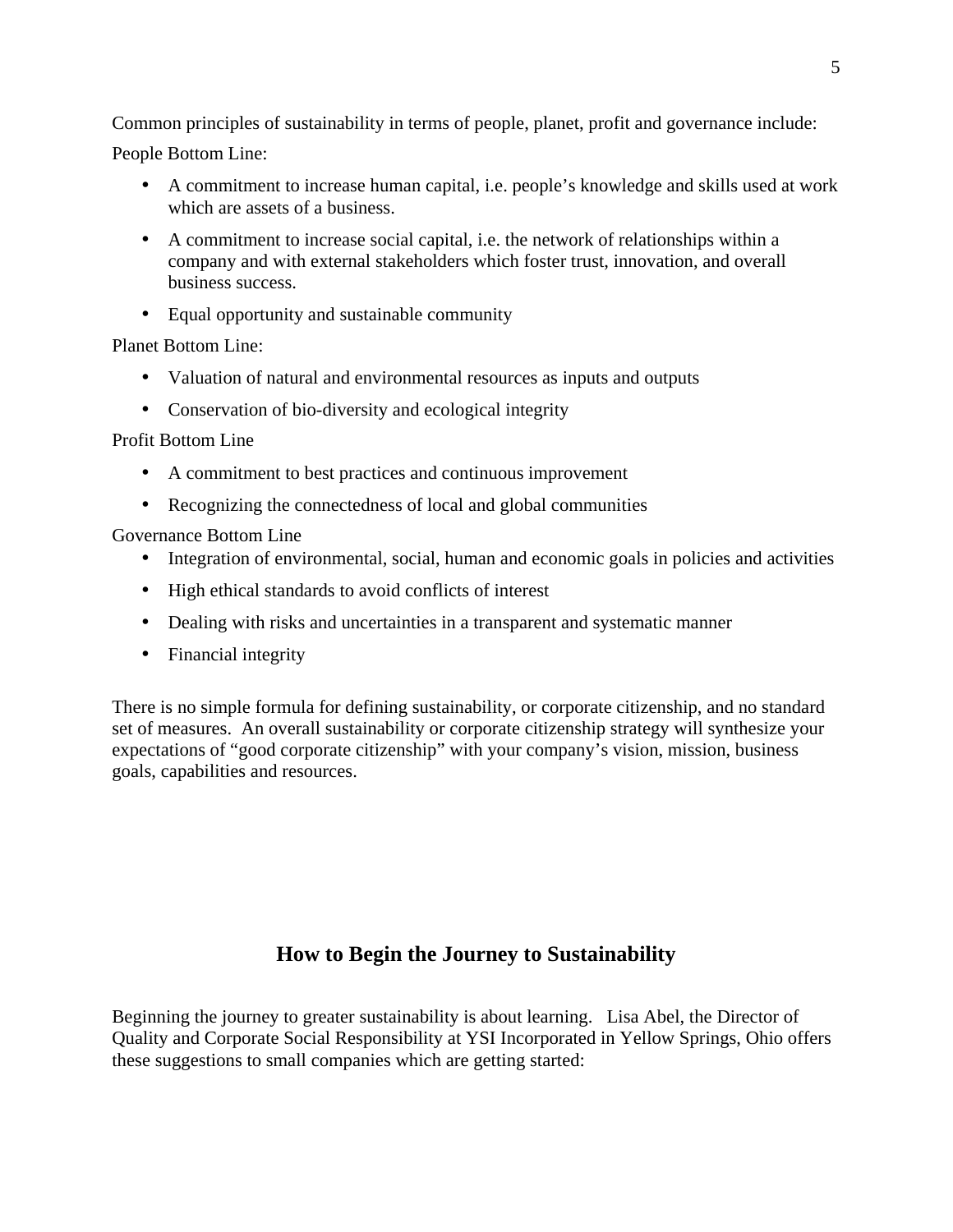- Management support is important. YSI started their journey toward sustainability after their CEO shared his vision of an environmental commitment for YSI with everyone at the company.
- Start with a team project. YSI's CEO asked for a team of employees to start companywide efforts for recycling and energy savings.
- Determine the scope. After experiencing success with small projects, the company established a set of ambitious five-year strategic sustainability goals including the commitment to begin sustainability reporting, or what is often called "social accounting".
- Select the most relevant indicators. YSI joined with Ceres, a group with a commitment to the increased social and environmental consciousness of businesses through peer learning and support. Ceres helped YSI develop their sustainability reporting processes.
- Start reporting. YSI also joined the Global Reporting Initiative (GRI) a sustainability benchmarking organization used by hundreds of larger companies. The GRI reporting guidelines have helped them continually improve their social accounting processes.

The Conference Board, in their publication *The Measure of Success*, recommends the use of a planning approach for social accounting:

- **Step 1**: Determine where your company is. Compare your company to a selected benchmark, which offers a set of sustainability standards. Do a baseline assessment. Then document your findings so that others can review and understand them.
- **Step 2**: Determine where your company wants to be. This is a process of defining a set of goals for your company, based on where your company is now and where it wants to be in the future. This process sets the vision, direction, and goals which become the targets for success in the process. Have your company's financial manager involved because you need to look at your whole system.
- **Step 3**: Talk about what you want to measure, and why, and how. Set goals and measurements. Then integrate your strategic planning for sustainability with your company's broader strategic planning to facilitate alignment, understanding and acceptance.

This *Employee Ownership Measures Up* discussion guide for employee-owned firms can help you start to think about and discuss all the good things your company is doing already. This guide is designed to help in the following ways:

- Provides an introduction to triple bottom line and fourth bottom line reporting
- Lists questions for group discussion and learning in the areas of people, the planet, profits and governance
- Gives examples of non-financial and financial indicators, ways to measure and approaches for sustainability reporting
- Includes a list of resources for further reading and learning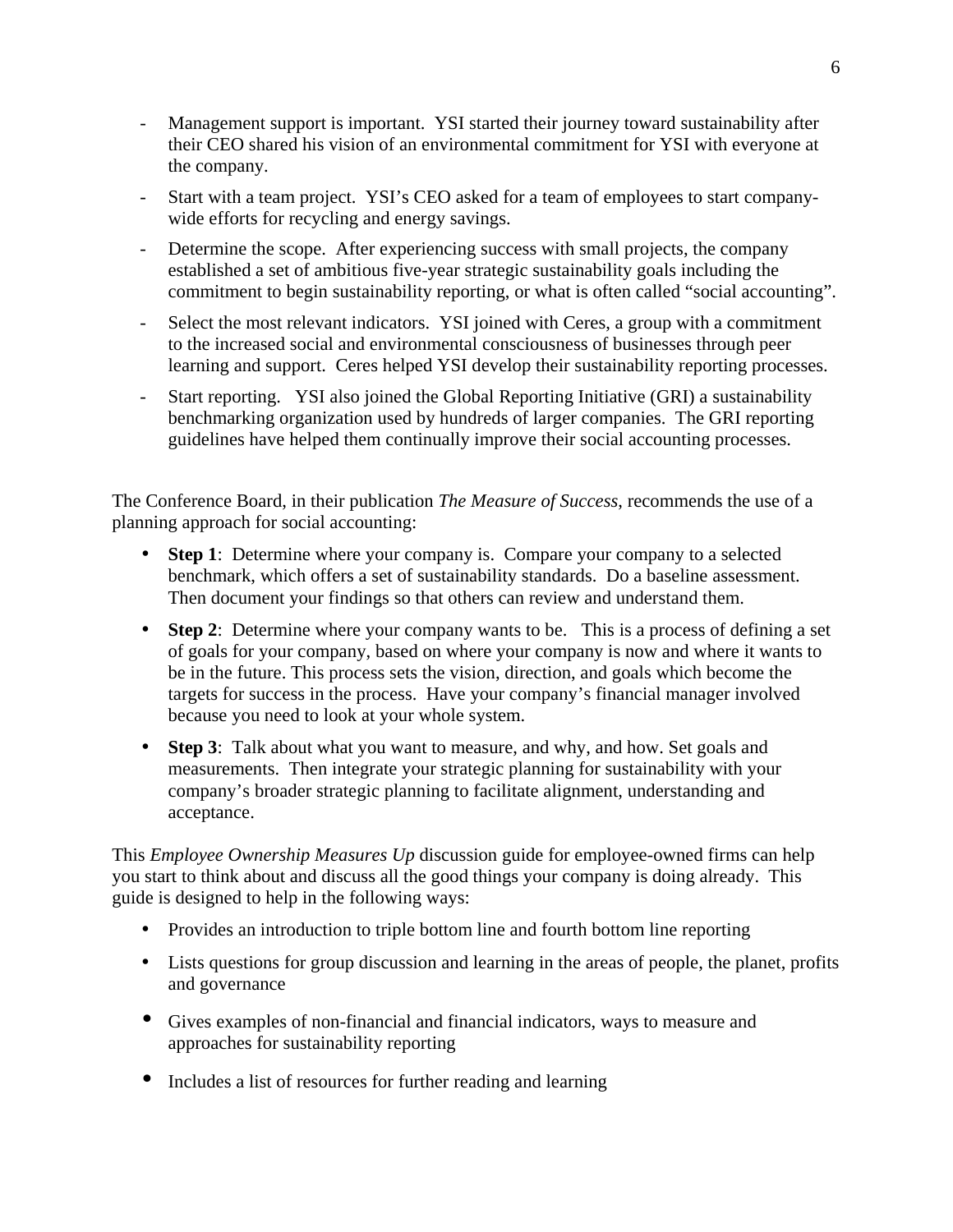#### **II. Company Philosophy about Social Responsibility**

Social responsibility usually refers to a company's philosophy of accountability to its stakeholders, i.e. its employees, shareholders, customers, suppliers, and the larger community for operating in an economically, environmentally and socially responsible manner through an overall commitment to continuous improvement.

ESOP companies are often frontrunners in creating a socially responsible culture which gives people permission to venture out beyond where others are. Many things that are considered financial costs to traditional businesses, such as employee education, health insurance and wealth creation, are seen as important employee benefits in ESOPs.

- 1. What is the mission and purpose of our company?
- 2. What is the best of what our company is?
- 3. What is the world calling our company to become?
- 4. What responsibilities does our company have to us, our families, the community where we work, and society at large?
- 5. What should be our company's ideals as to our social responsibility?
- 6. Do we believe it is important to pursue socially responsible initiatives when our competitors might not do so?
- 7. Does our company have a vision or mission for social responsibility? If yes, what are its key elements?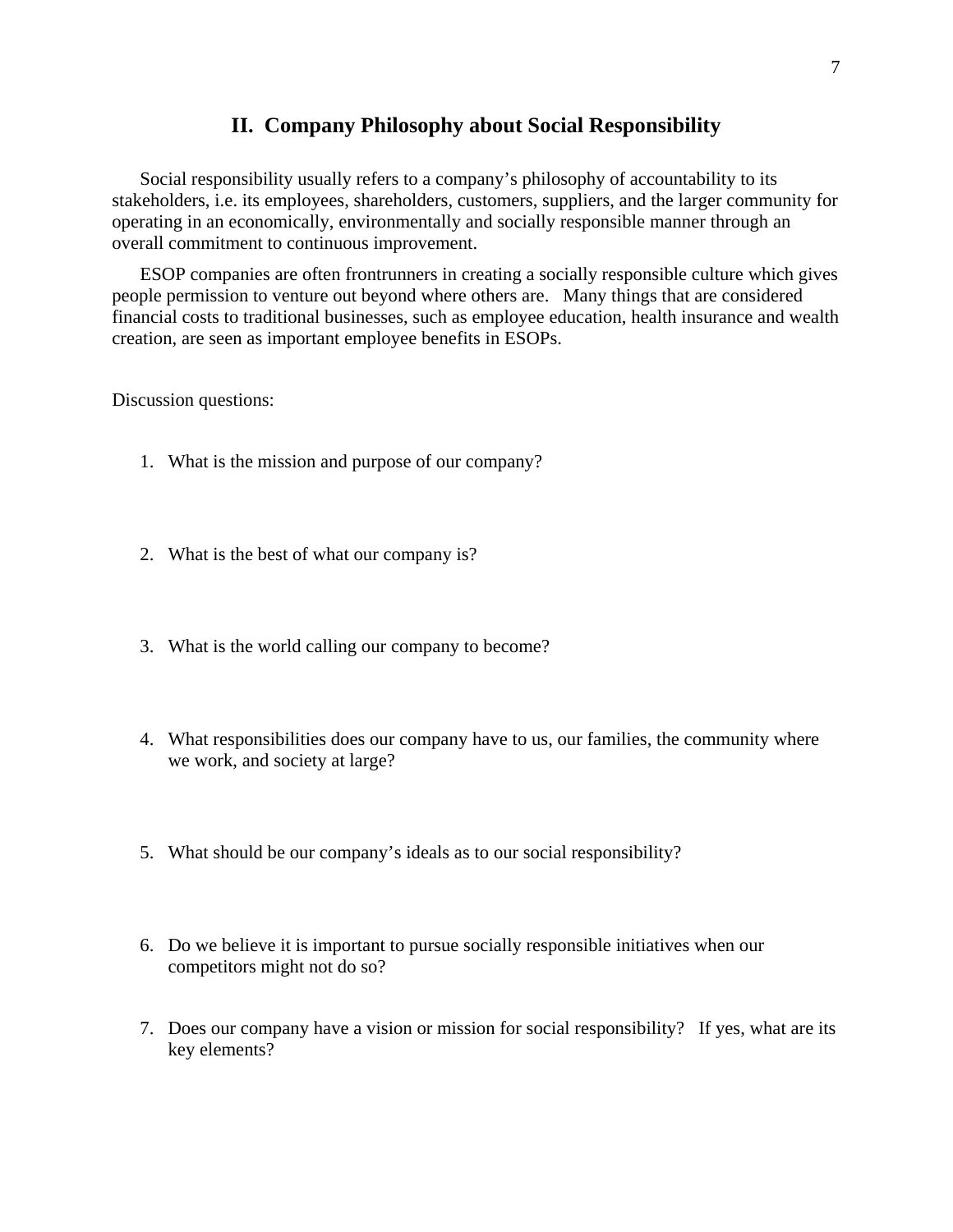#### **III. Board and Top Management Vision and Commitment**

The Board of Directors provides oversight of the business and protects shareholder value. Do boards have a moral responsibility for their decision-making beyond the protection of value for shareholders?

Some boards would like to be more socially responsible but feel that the government or market forces constrains their ability to do so. Other boards are committed to socially responsible decision-making in a moral context of having a larger arena of responsibility in society.

- 1. Does our Board have responsibilities which go beyond earning the highest possible profits? If so, what are those responsibilities and how should they be balanced with the pursuit of profits?
- 2. How does our Board view its environmental, economic, and social responsibility? What really matters for the long-term success of our company?
- 3. Where does our industry stand on sustainability issues? What are the driving forces affecting sustainability in our industry? What is our company's position in relation to our industry-specific sustainability issues?
- 4. Is our company's reputation with customers, our community, and others impacted by our environmental and other practices?
- 5. Do our company by-laws address principles of citizenship, ethics, governance, and stewardship of people, the environment, and community?
- 6. Does our Board and top management discuss strategies for managing environmental and social responsibilities as part of their planning for and oversight of our company?
- 7. Are there business opportunities our company might want to consider, which in turn solve or reduce economic, environmental, or social difficulties in our community?
- 8. Does our Board do a cost/benefit analysis of its current economic, environmental, or social policies?
- 9. Clean air and water are limited natural resources. Whose responsibility is it to protect air and water quality? Are current environmental regulations sufficient? How will future environmental regulations impact our business? Do we externalize any environmental costs now that we will be expected to internalize in the future?
- 10. Should we reduce our company's ecological footprint? How important is it for our company to adopt and perhaps innovate sustainable processes and eco-efficient technologies which reduce our use of limited natural resources? Will our efforts to use natural resources more efficiently offer competitive advantages, create new markets or generate greater wealth?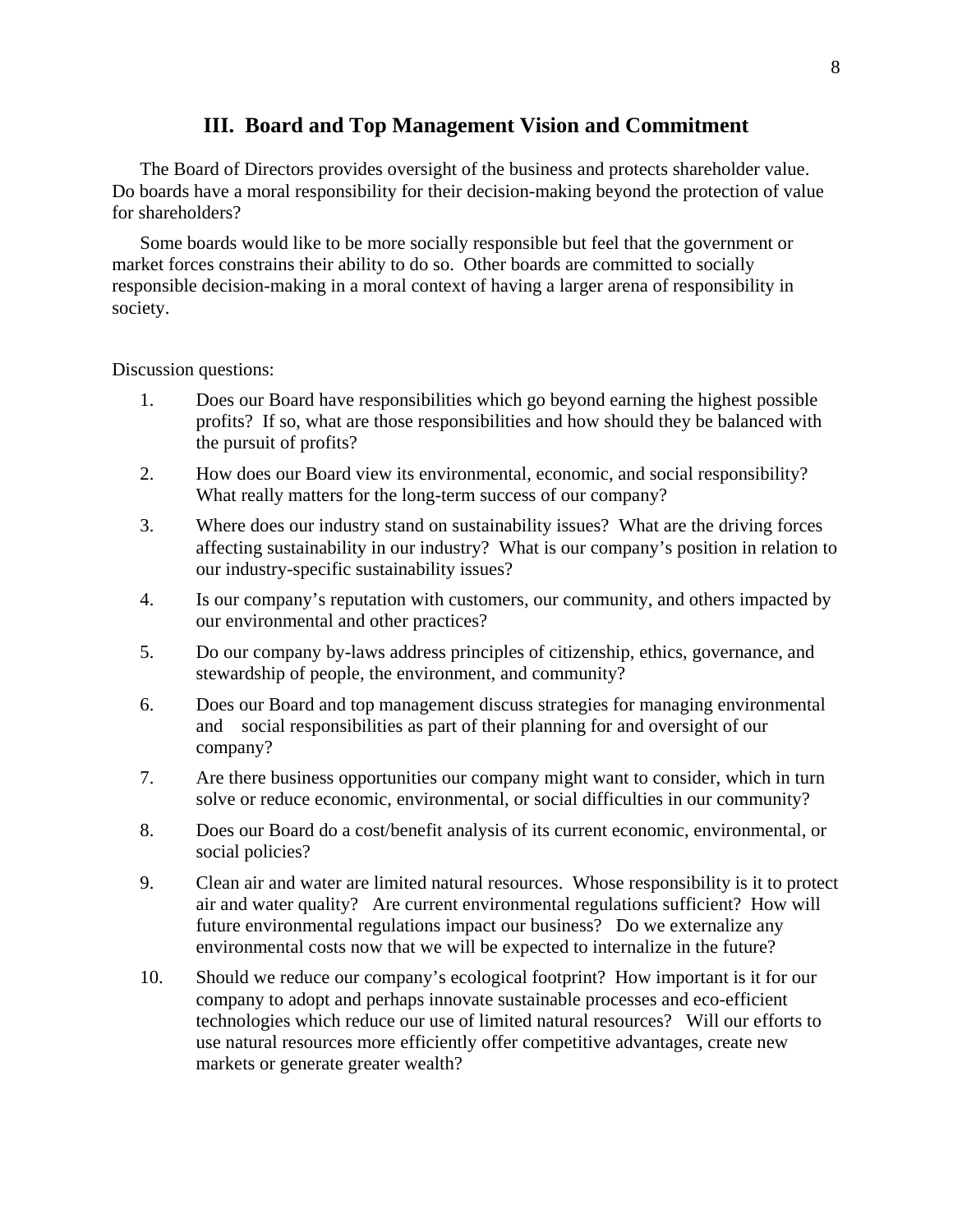- 11. In terms of stewardship of resources, is our company organized in such a way to make the most effective use possible of its financial, physical and human resources?
- 12. Whose responsible at the corporate level for social responsibility?
- 13. Is the building of social capital, the bonds between employees and the bridges between employees and stakeholders sufficient to foster trust, learning, collaboration and innovation, a concern which our Board should address?
- 14. What problems, pressures, and needs exist now which might make further study of our company's approach to citizenship and social responsibility worthwhile?
- 15. What is our CEO's philosophy about ways our company can assure sustainability?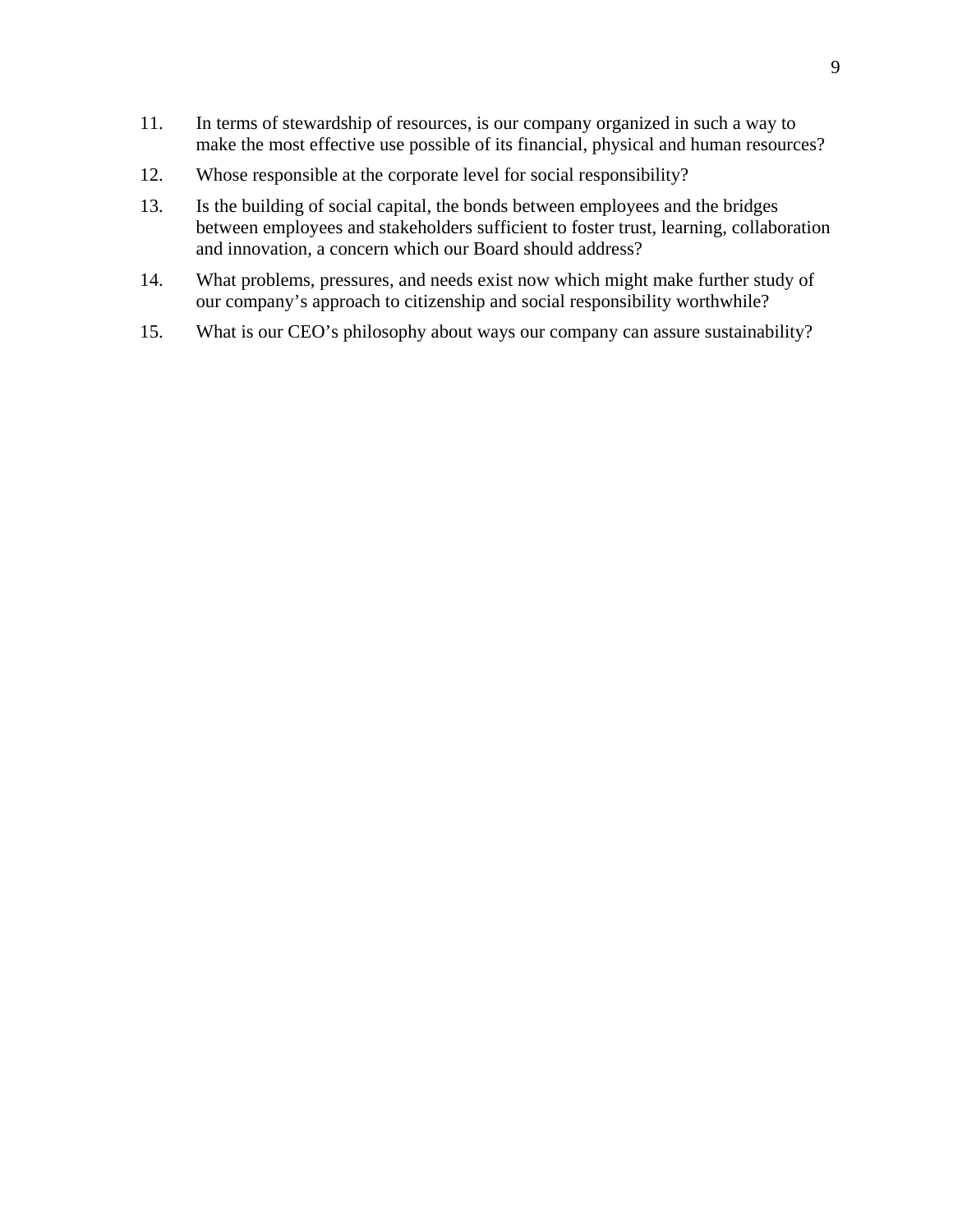## **IV. People Bottom Line**

## **A. Social Capital: Trust, Creativity, Innovation**

Social capital refers to the relationships among employees within a business and between employees and external stakeholders such as its communities, suppliers, customers, regulators and other stakeholders. Elements such as trust, communication processes, culture, creativity and values are directly associated with social capital.

Businesses benefit from high levels of trust in many ways. Social interactions and trust foster a spirit of creativity and promote organization learning and innovation. Social capital increases people's skills, increases the organization's collective knowledge, and increases the organization's ability to innovate and thrive.

- 1. What elements of our company's culture and values support the building of social capital?
- 2. How do we promote trusting relationships among employees which encourages employees to share knowledge and learn from each other?
- 3. How do we promote relationships with our suppliers, marketplace, customers, competitors, potential strategic partners, government, and in the community which encourages sharing of knowledge and information about our industry in order to stay competitive and keep breast of changes that impact our business?
- 4. How do we, as an organization, learn new skills, bring new competencies and knowledge into our organization, and increase our collective knowledge?
- 5. How do we promote creativity, teamwork and innovation?
- 6. What systems and processes do we have in place to build and maintain social capital?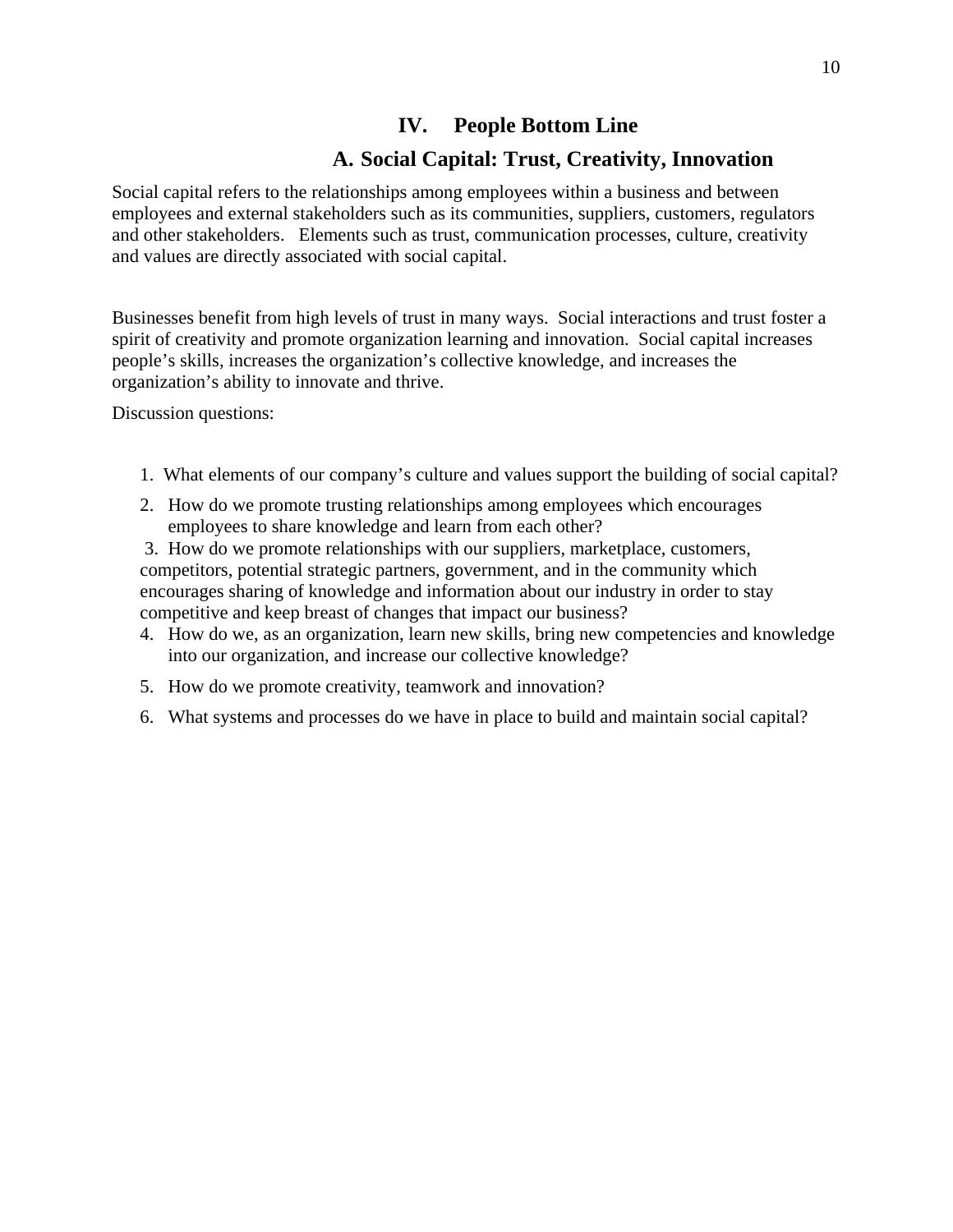## **IV.****People Bottom Line B. Human Capital : Education and Development**

Performance is the result of ability and motivation. Workplace strategies which develop knowledgeable and motivated workers promote better firm performance. Such "high road" work practices include training; performance-based compensation; profit-sharing; employee involvement in continual process and quality improvement; interface with customers; job security; and opportunities for advancement.

Research studies have shown that visionary companies, those firms with a strong commitment to core values, perform better because everyone has a personal commitment to company goals. The creation of systems for greater teamwork also helps to develop a learning culture which improves performance. Employees are more productive if they feel a commitment to the company, believe in what they are doing, and believe it is good for the world.

Many firms strive to develop work processes and relationships that meet employees' personal needs for meaningful work, that empower employees to participate in decision making and that encourage teamwork.

- 1. In what ways does our company's vision and mission motivate employees and foster employee commitment?
- 2. In what ways are our human resource policies and practices an integral part of our business strategies?
- 3. In what ways do our employee recruitment and hiring practices promote a culture of ownership and sustainability?
- 4. Is there comprehensive company-wide analysis of training and staffing needs at all levels for tomorrow's knowledge and skill needs?
- 5. Do we have a process for mentoring leaders?
- 6. Does our company pay a living wage? Is the difference between management and employees' pay reasonable?
- 7. Does our company offer performance-based compensation, such as profit-sharing; incentive pay; pay-for-performance; and bonus plans?
- 8. Do we provide an orientation of new hires to our company, our business and our ownership culture?
- 9. Do we provide education for employees on employee ownership; business financial basics; skills for teamwork and team problem-solving; and work-related skills training?
- 10. Do we listen to what people want to do with their lives?
- 11. Is the training budget adequate?
- 12. Do we evaluate the results of training?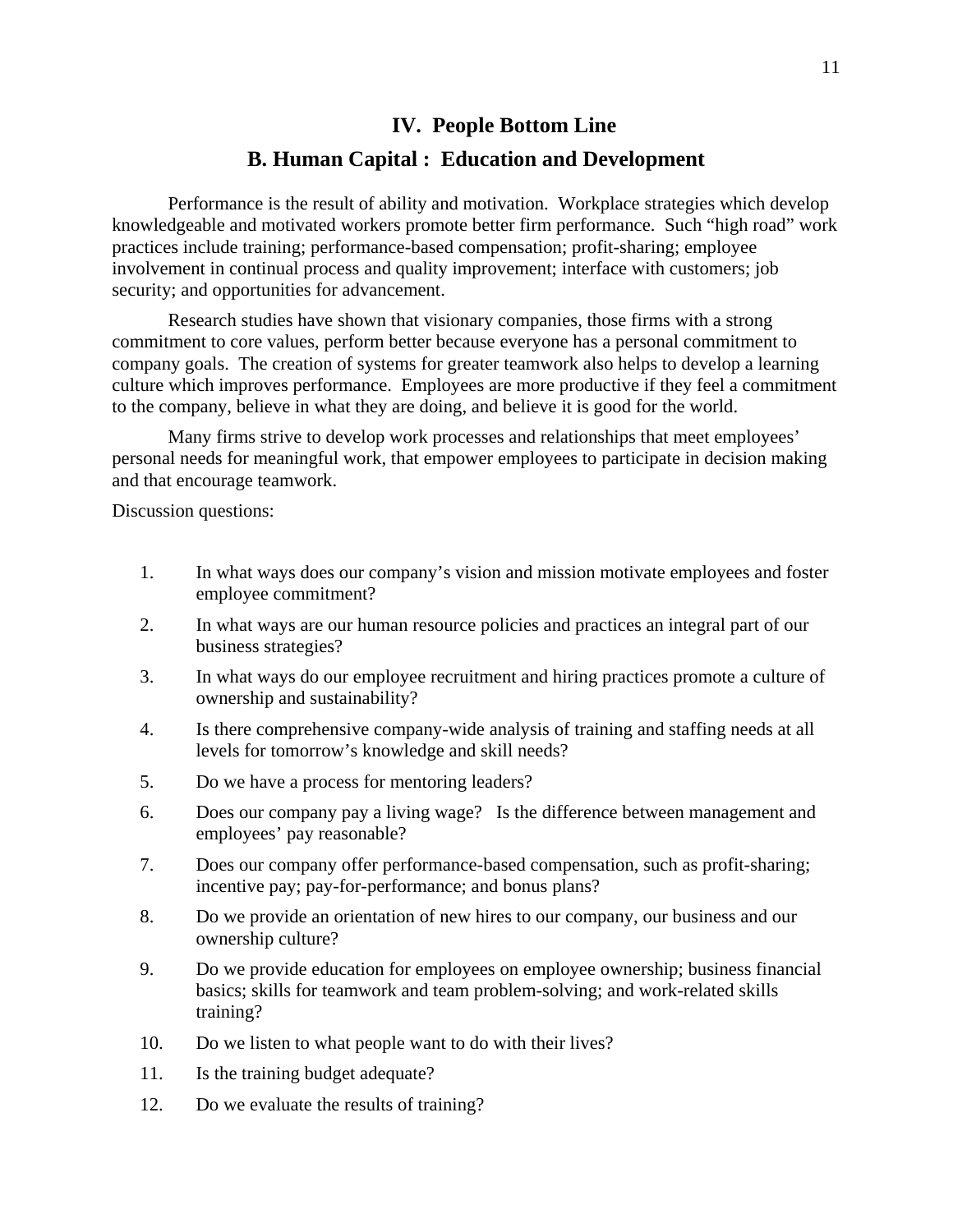- 13. Do we offer tuition reimbursement?
- 14. Do we make full use made of knowledge within our organization through multi-level task forces and teams?
- 15. In what ways do employee-owners have opportunities for advancement?
- 16. Do we have a process for performance-based management, performance appraisals and coaching?
- 17. In what ways do employees have a say in their work; to make suggestions and contribute ideas for improvements in their work area; and to participate in autonomous work groups?
- 18. What processes are available to keep everyone informed about goals and results, and other workplace concerns and issues and decisions affecting their work?
- 19. To what lengths does our company go to preserve jobs when we experience downturns?
- 20. Is retraining practiced in times of transition?
- 21. Do we provide a supportive work environment:
- Do we respect employees' roles as workers and family members?
- In what ways does our company routinely integrate all our employees' diverse backgrounds, lifestyles and beliefs into our company's culture and practices?
- How do we honor each of our desires to have meaningful lives? How do we provide a helping hand when times are tough?

22. Do we offer family-friendly benefits and practices? Some examples are adoption assistance; domestic partner benefits; flex-time; daycare; on-site credit union, cafeteria, or tax preparation; scholarships; financial/retirement planning; support for home ownership; english language classes; or wellness programs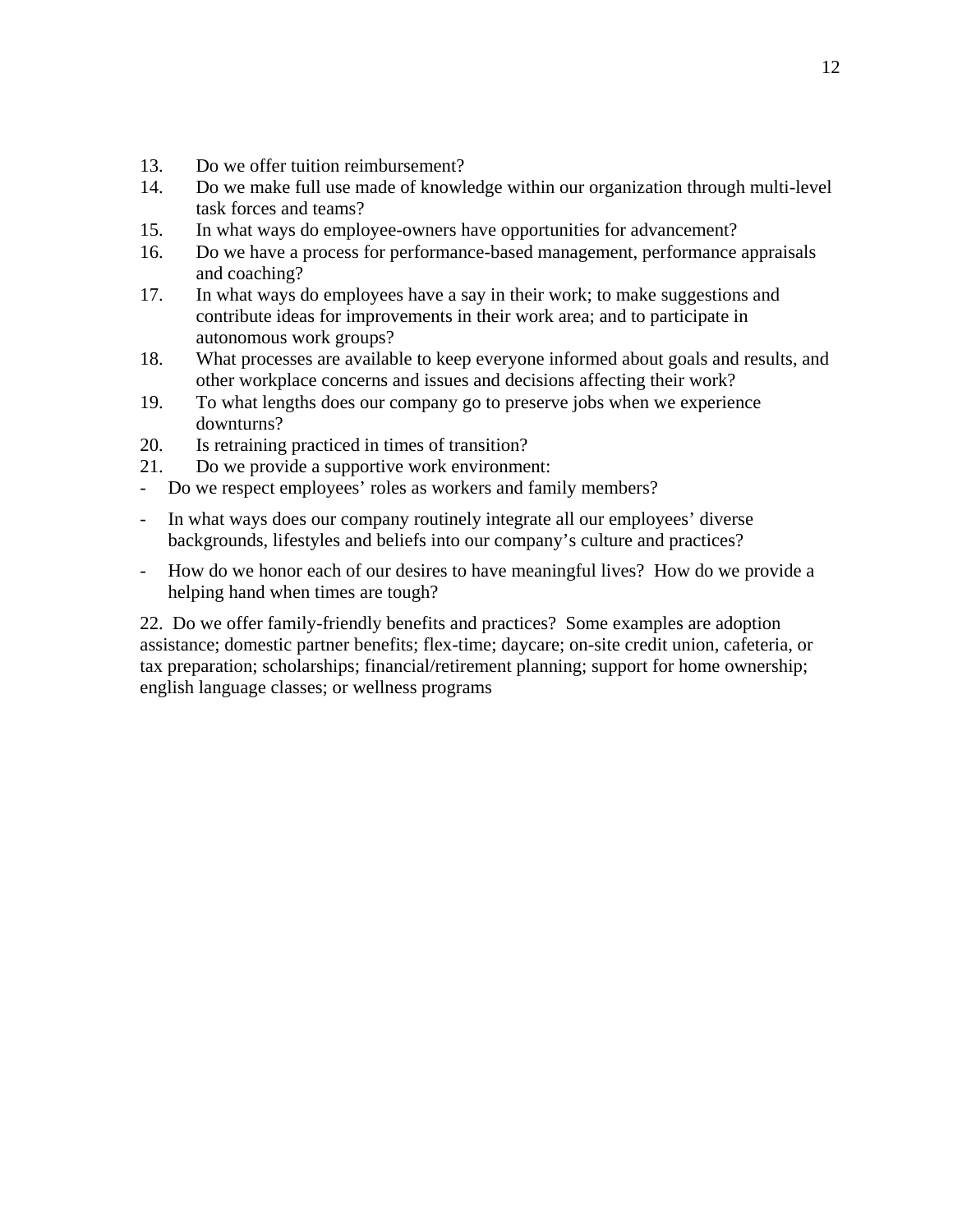## **IV. People Bottom Line C. Workplace Health and Safety**

Managers and employees in all areas of your company's operations cannot afford to overlook safety and health issues. The improvement of workplace health and safety are important goals which employee owners and managers can work on together as a first step in building an ownership culture.

- 1. Do we report our first aid statistics on a monthly basis to identify safety issues as they arise?
- 2. Do we evaluate our business practices to assure that risks are minimized for worker health and safety?
- 3. Do we have a system of policies and practices for safety and health management?
- 4. Do we have a Safety Manager to ensure that consistent safety policies and procedures are implemented?
- 5. Do we have a Safety Committee for employee involvement and responsibility to maintain the safety program?
- 6. Do we conduct regular, annual employee-owned safety training which meets OSHA standards and requirements?
- 7. Do we collect safety statistics to help identify unsafe conditions and long term health issues?
- 8. Do we perform safety audits of first aid readiness, heating, ventilation, ergonomics, noise, and office design?
- 9. What kinds of savings do we realize from creating a safer work environment?
- 10. In what ways do we promote employee health and a healthier work environment?
- 11. What kinds of savings do we realize from creating a healthier work environment?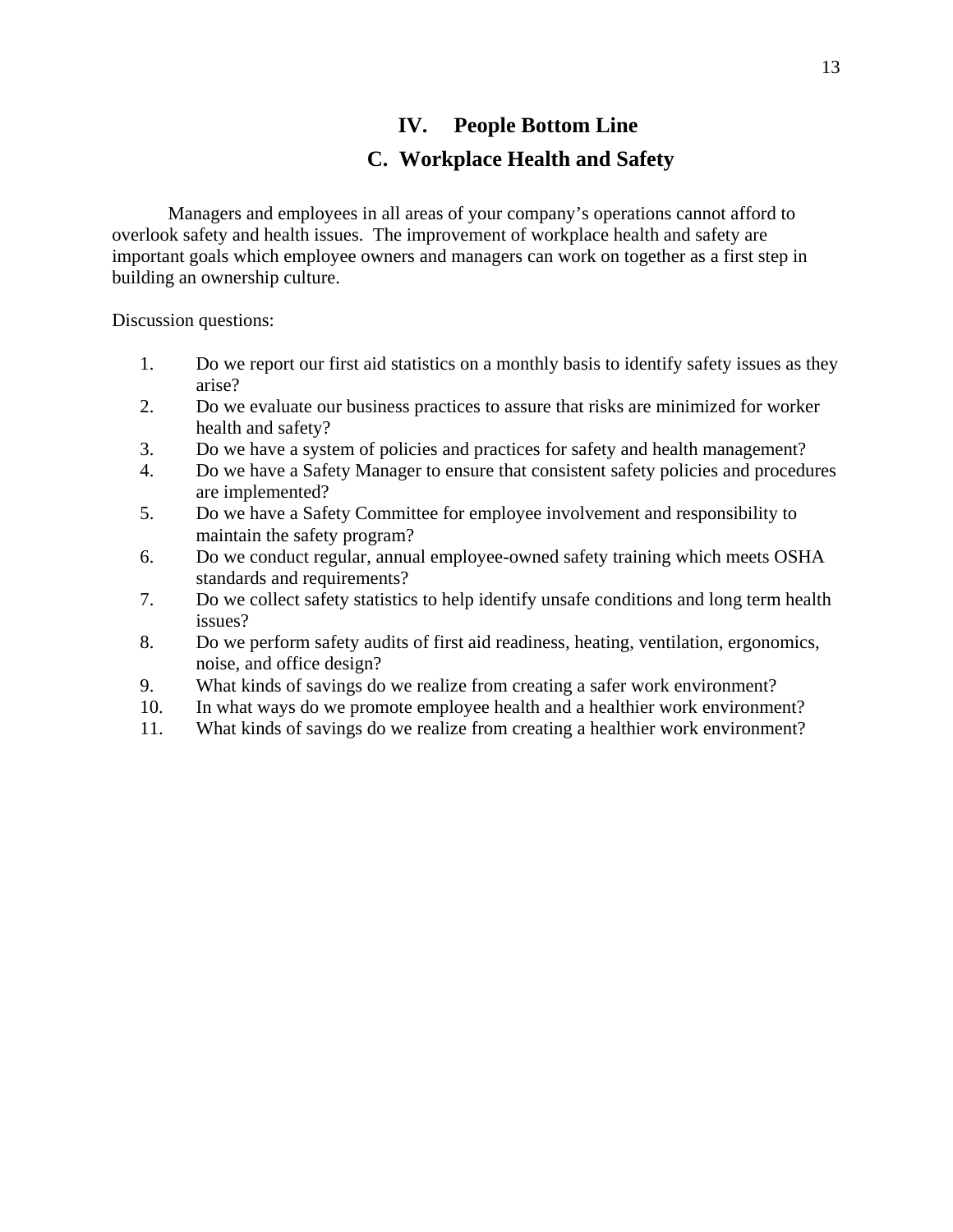## **IV. People Bottom Line**

## **D. Community Support**

The way in which your business is operated has a greater impact on your community than probably any amount of community leadership, service, and philanthropic support which your company provides. But local and global leadership, service and support of others does make a valuable contribution and is an important way companies express their social mission.

- 2. Have we developed a mission or policies on community involvement and contributions?
- 3. Do we have a committee that sets policies, makes decisions and gives grants?
- 4. Do we have a policy of contributing a percentage of pre-tax profits to charitable causes?
- 5. Do we provide leadership of community service and improvement efforts?
- 6. Do we make non-cash contributions (equipment, land, products, supplies) to community efforts?
- 7. Do we sponsor a corporate foundation?
- 8. In what ways do we encourage, recognize or support employee-owners' involvement in the community? Some examples: employee-directed contributions with employer match; paid time for employees' community volunteer work; and, education of employees in social justice concerns
- 9. Do we support economic development, i.e. the growth of local business and jobs, within our local community? Some examples: provide entry-level job training; offer internships to students; purchase from local vendors
- 10. What are the benefits of our company's community support activities, i.e. building goodwill, reputation; ease in attracting, developing, retaining and motivating people?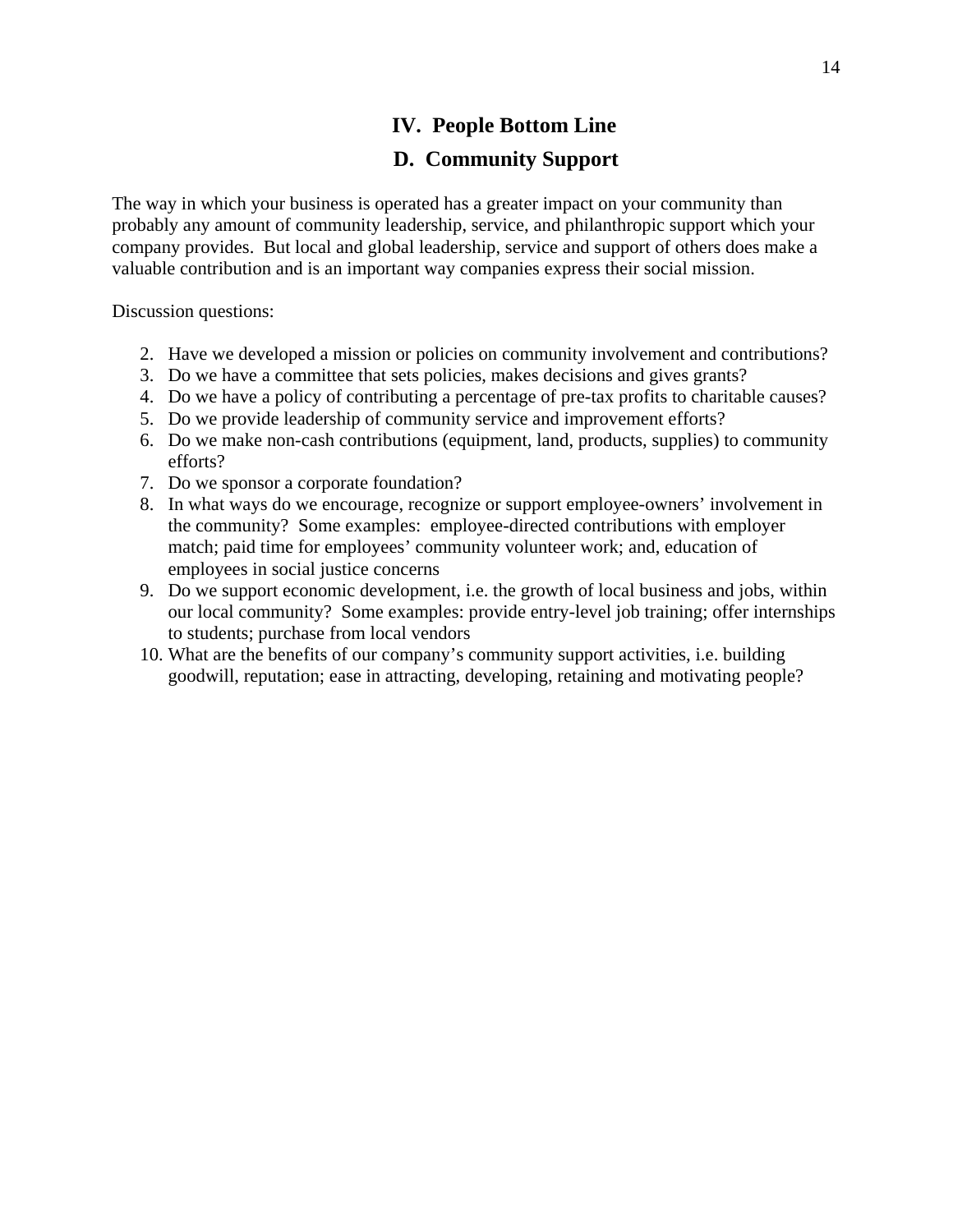#### **V. Planet Bottom Line**

#### **A. The Environment**

The era of inexpensive energy is over. Energy prices are rising. Environmental efficiency will be where the money is. Improvements offer very practical business benefits. Waste, energy, and pollution will become increasingly costly. Companies will engage in environmental accounting to generate, analyze and use environmental information to improve their environmental and economic performance. Through environmental accounting a company can make a link between environmental and financial performance, get environmental sustainability embedded within an organization's culture, and provide decision makers with information to help reduce costs, risks and add value.

But why go green? Some possible reasons are lower operating costs, increased profit margins, reduced oversight by regulators, and increased customer satisfaction. Huge costs are associated with waste and pollution and huge savings are possible with lower waste, lower energy use and lower emissions. Shrinking your company's environmental footprint, which is the damage to the environment caused by company activities and operations, is often a new frontier for competitive opportunities.

Leading the way are businesses which better manage and control their internal environmental costs of waste management and energy consumption. Being aware of environmental costs and benefits and exposure to environmental problems can assist company management in strategic planning and reduce exposure to future environmental risks and liabilities. Without adequate systems to identify and account for such costs, it is unlikely companies can meet stringent regulatory environment and expectations.

First movers have the advantage. Holly Harlan of Entrepreneurs for Sustainability identifies seven directions or goals which businesses need to consider: eliminate waste; benign emissions; renewable energy; resource-efficient transportation; sensitize stakeholders; and, redesign commerce.

Environmental impacts occur at two levels. Direct or first-level impacts arise from environmental usage or damage that the company was directly responsible for and has the greatest ability to control. Indirect or second-level impacts are those which occur through the parts produced for your company by your suppliers and/or the usage of your company's products. One example of an indirect impact is the amount of electricity consumed by producers of subcomponents for your products and by customers using your products.

The quality of a company's environmental management is seen as an indicator of the overall quality of its management. The Dow Jones Sustainability Index is an example of a tool used by analysts as a way to measure corporate environmental management.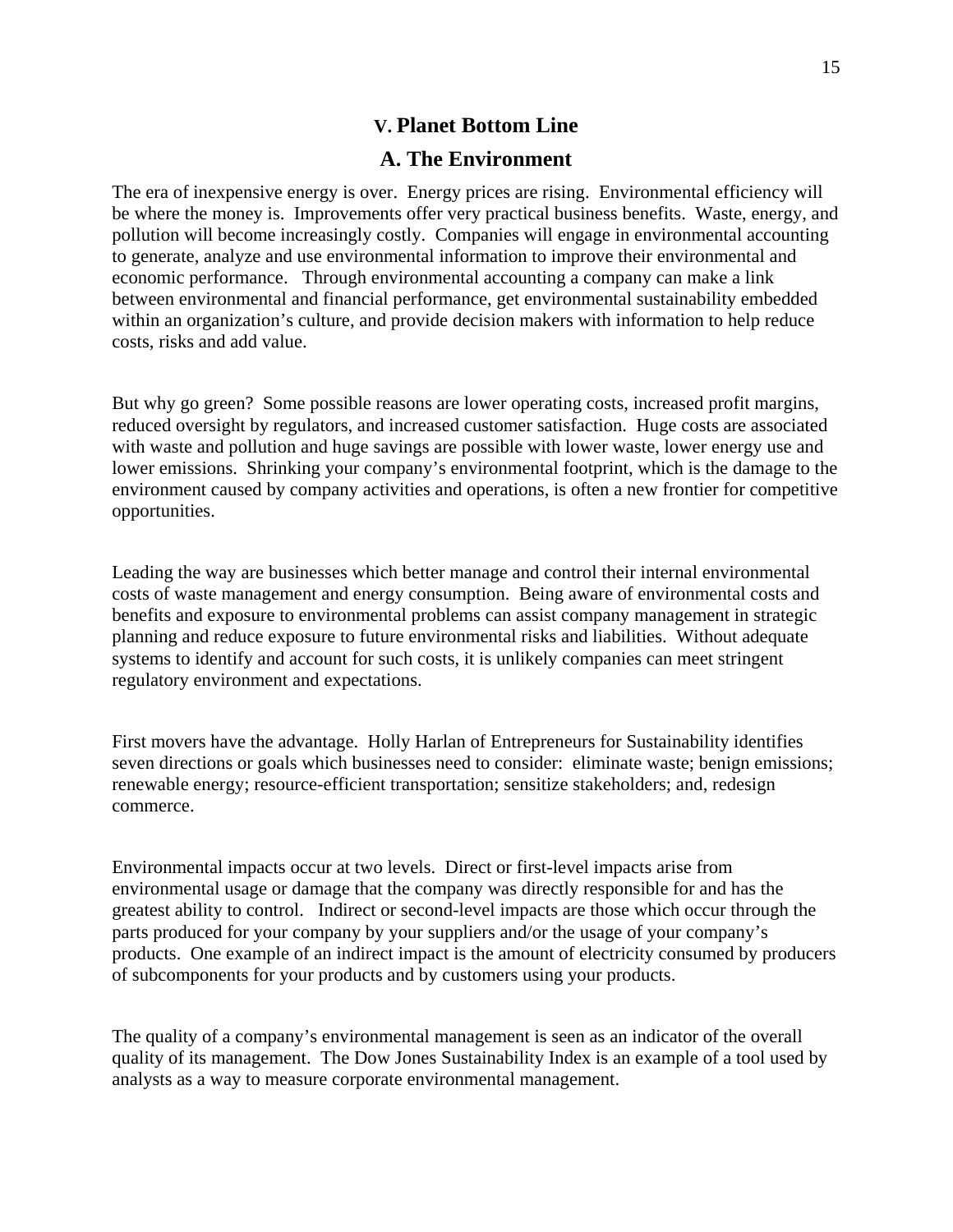- 1. Does our company have a vision for protecting the environment?
- 2. Do we integrate an environmental ethic into our philosophies, mission statement, employee handbooks, accounting systems, and stakeholder relationships?
- 3. Who is accountable for environmental compliance at our company?
- 4. Do we study any present and future pollution problems facing the business? Is there monitoring of any emerging legal, technical, and social standards within our community or industry?
- **5.** Do we have policies for environmental protection, such as written policy statements of our environmental constraints, specific goals or benchmarks?
- 6. Have we integrated environmental protection concerns and cost/benefits in any of our decisions about product design; maintenance systems; marketing programs; accounting; advertising; purchasing; or public relations? Do we consider the environment in the cost/benefit analysis of new products or packaging?
- 7. Do we have a system for continual improvement of environmental problems such as teams, an independent advisory group, a bonus on environmental performance, or a measuring system for environmental impacts?
- 8. Have we retrofitted our lighting to use compact fluorescent lightbulbs?
- 9. Do we meet the EPA's Energy Star standards for existing or new construction and equipment?
- 10. Are we exploring the use of solar thermal or electric (photovoltaics) systems?
- 11. Do we promote reuse of waste materials?
- 12. Do we conduct a systematic analysis of environmental inputs and outputs designed to identify opportunities to reduce costs and improve environmental performance? Do we audit our environmental usage and costs to plan for future savings?
- 13. Do we report on environmental protection improvements?
- 14. Do we go beyond regulatory compliance in environmental areas?
- 15. Are mangers evaluated on their business unit's environmental performance?
- 16. Do we measure our eco-efficiency, the ratio of our resource use to the production of goods and services?
- 17. Do we practice full cost accounting, and do our prices reflect the full environmental cost flowing through the production and consumption chain?
- 18. How is our company involved in recycling? Do we have a concern for process, byproduct and waste recycling? Do we use the wastes or by-products from one area as an input for another area? Are we mindful of the concept of industrial ecology which uses the waste or by-products from any stage of production as raw materials or products for someone or something else?
- 19. Do we work on reducing waste in wrapping, bagging and taping?
- 20. Do we do life-cycle assessments of our products or processes, i.e. do we measure what's called the cradle-to-grave environmental impact from inception through manufacturing, sale, use and disposal of our products?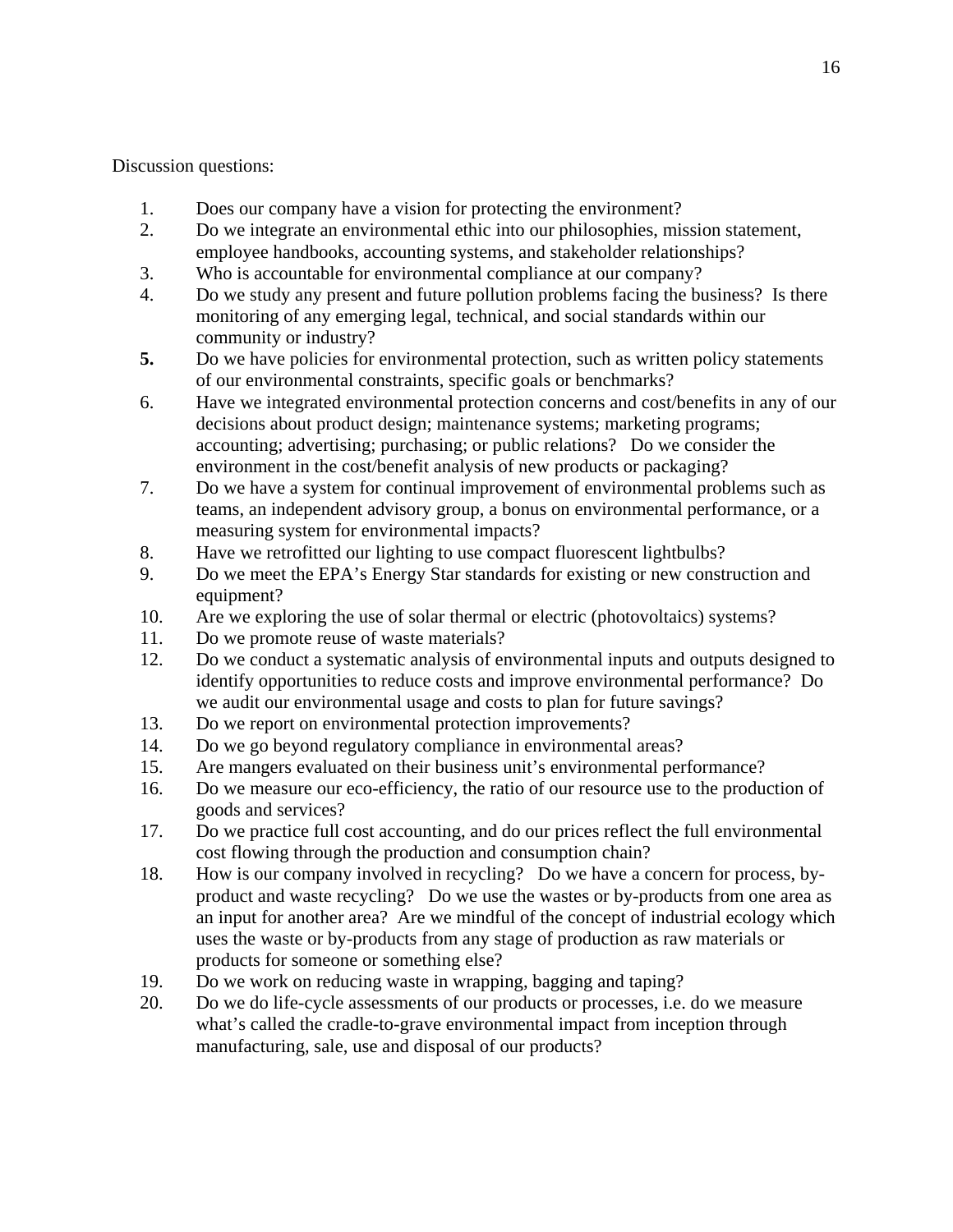- 21. Do we have a policy of purchasing environmentally-friendly products and services? Do we promote the use of any alternative fuels? Do we look for ways to source products with organic materials?
- 22. How are we involved in conservation? Do we get lower rates for using less energy? Do we recapture and reuse wastewater? Examples:

-stewardship: using stairs instead of elevators; turning off lights and equipment when not in use

- low-flow toilets and plumbing
- less business travel: videoconferenceing; teleconferencing
- reduced office space: telecommuting, email
- insulation, super-windows,
- energy-efficient lighting, task lighting,

- energy efficient pumps, pipe systems, transformers, right-sized fans and HVAC systems, energy efficient appliances, office equipment and lighting,

- energy substitutions: increasing off-peak electrical usage, off-the-grid process redesign, on-site power generation, mini-generators powered by heat from manufacturing processes; process redesign; selling excess energy back to the grid; passive solar heating; wind energy; solar energy; fuel cells;

23. Do we have a concern about reducing our carbon emissions or to be carbon neutral; i.e. to invest in carbon offsets that absorb as much carbon dioxide as our company contributes to global warning? Do we monetize our emissions reductions through emissions credits.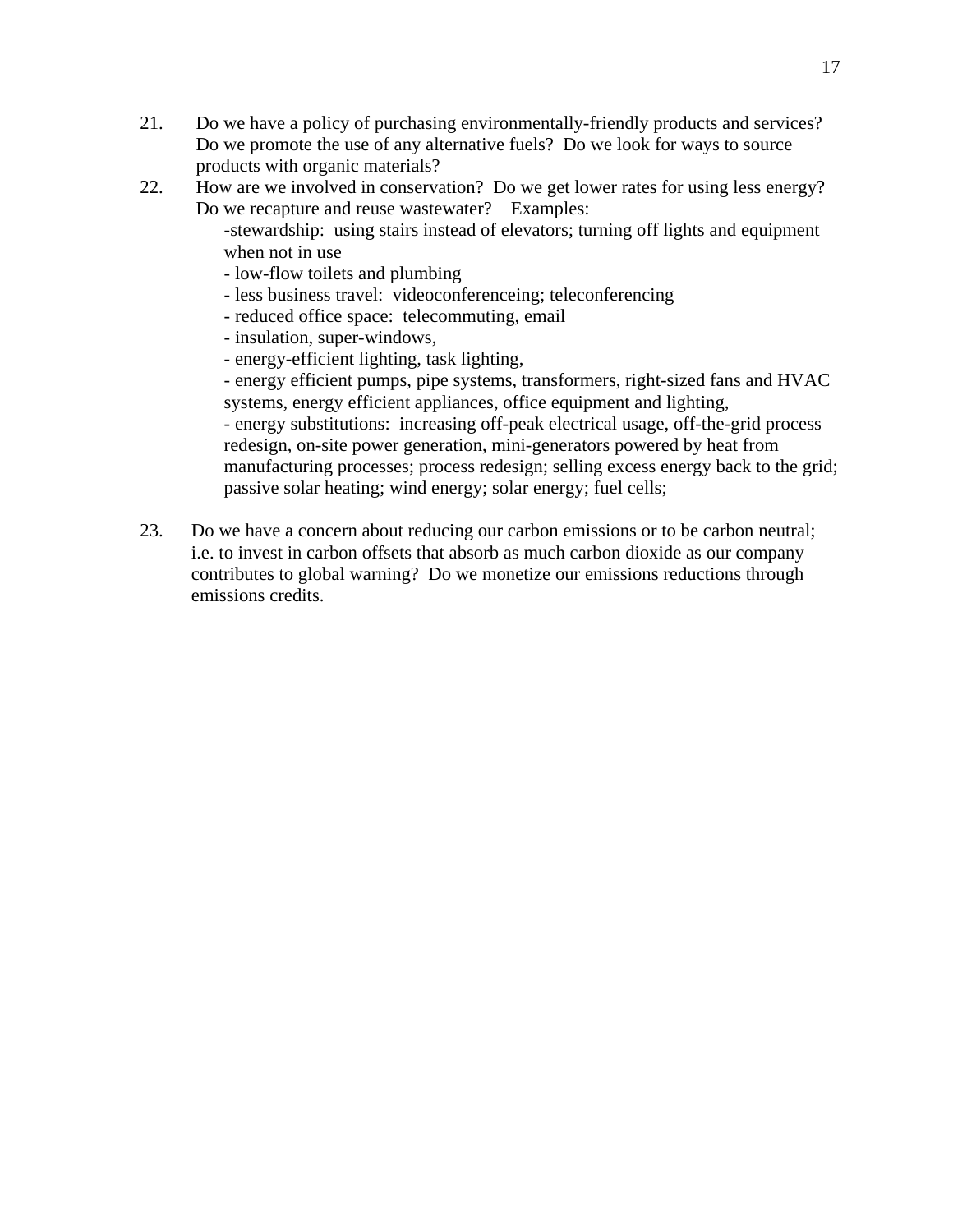## **Planet Bottom Line B. Supply Chain Relationships and Responsibilities**

In today's interconnected world, companies work more closely together with the stakeholders in their supply chain, including suppliers, subcontractors, distributors, marketers, retailers, and shippers to develop information and logistical technologies which streamline and support better supply chain management. At the same time, a variety of social and sustainability issues often including worker safety, environmental protection, factory conditions, overtime wages, child labor and human rights are creating new and often contractual complexities and requirements between purchasers and vendors.

Your company's long-term health requires stable business relationships with suppliers that are economically healthy and ethically responsible with whom to do business. While some companies impose their sustainability requirements on their suppliers and have auditing programs as a condition of contracting, or self-certification commitments, it is difficult to enforce suppliers who are intent on evading the rules. The International SA-8000 standards provide an audit process for assessing supplier compliance with human rights considerations

Examine your supplier code of conduct or contracts to see what requirements are already in place and whether it makes sense to make any changes or improvements. Your company, or your customers, could be held responsible for any illegal or irresponsible actions of users of your products. If a product bears your company's logo, your company is responsible for its creation, distribution, sale and, in some cases, its disposal.

Companies are starting to "green" their supply chain, a concept that can reap a great variety of benefits. Look for sustainability issues that resonate with your suppliers and customers. Here are some examples:

- You can reduce landfill fees by reducing the solid wastes in shipments from your suppliers
- You can partner with a supplier to make improvements. One example is the partnership between Nike and Delta Airlines. Nike uses Delta as their exclusive supplier for employee travel and Delta offsets all carbon associated with Nike employees' flights. Delta has created offsets by increasing fuel efficiency, by purchasing carbon reductions elsewhere, and by planting trees (Savitz, 2006, p.165).

Your company can promote a healthier economy by purchasing from local suppliers instead of offshore suppliers; by purchasing from suppliers that train and employ low-income people; or by purchasing from socially conscious or minority vendors. One employee-owned firm in Ohio promotes employee ownership throughout its business network as a way to compete successfully with overseas competitors.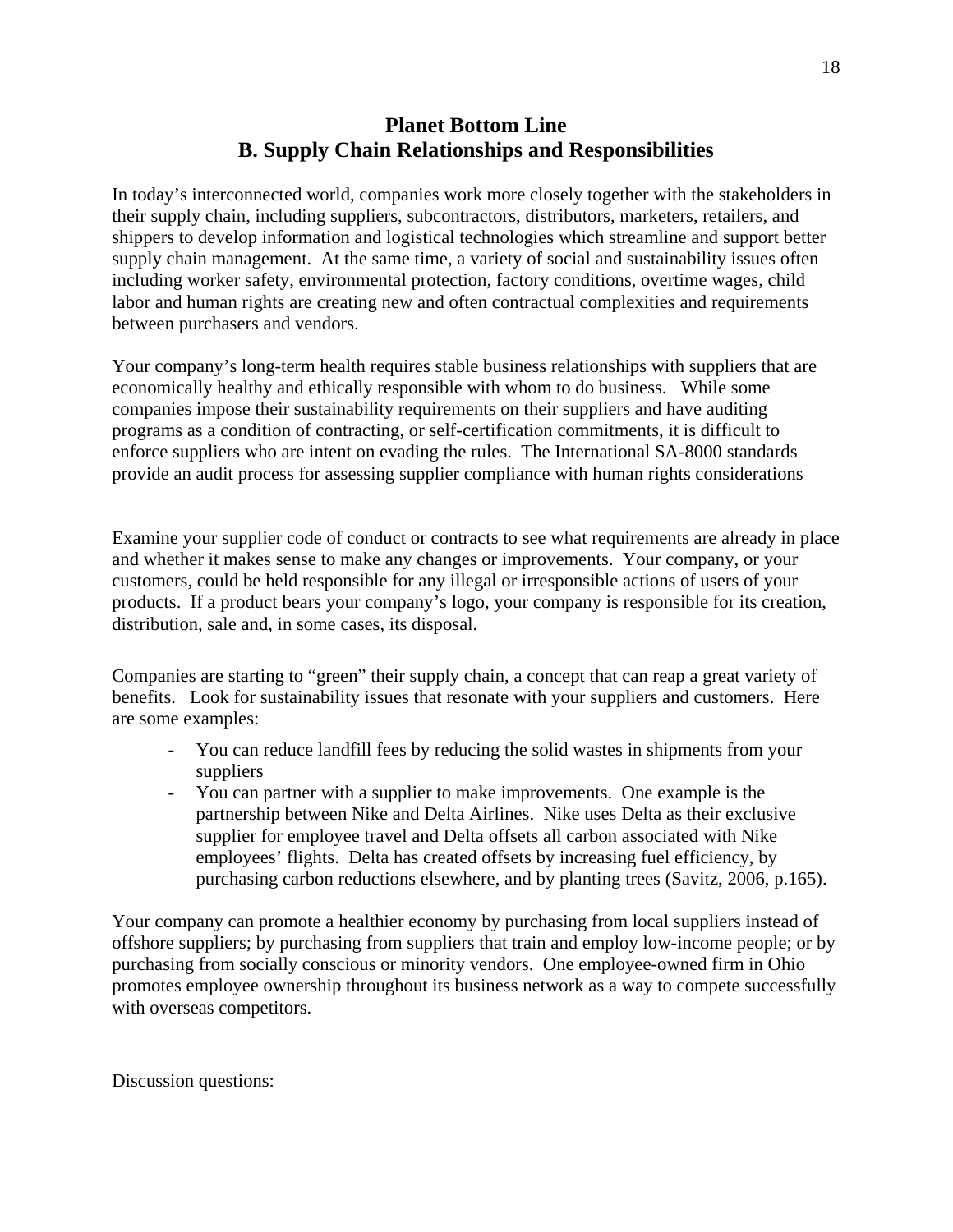- 1. What could our suppliers and other stakeholders do that would make our operations more sustainable or boost the sustainability of our products?
- 2. Do we currently partner with our suppliers, customers, or shippers to make improvements?
- *3.* Do we audit our suppliers' compliance to standards of labor, safety and environmental protection?
- 4. Does our company respect the dignity of customers? Are our products and services represented honestly to customers?
- 5. Do our products have undesirable side effects that we can reduce? Do we take responsibility when our products become a public hazard?
- 6. Can our products be made easier to reuse or recycle? Can we productively use anything our customers discard?
- 7. Do we know how to tackle an environmental or social issue that might be confounding to our customers?
- 8. Is customer service a priority? Are we consistent in meeting customer product expectations and commitments?
- 9. What promises do we make to customers? Do our promises identify what we can deliver? Do employee owners understand the promise our company is making to the marketplace?
- 10. Is accountability close to the point of delivery? Are employee owners closest to the customer empowered to make promises to customers and to make decisions in order to deliver the promises and provide customer satisfaction?
- 11. When our company fails a customer, how fast do we move to make amends? Do we make changes in response to customer needs and feedback?
- 12. Do our customers have environmental, social or economic needs we can fulfill or concerns we can address?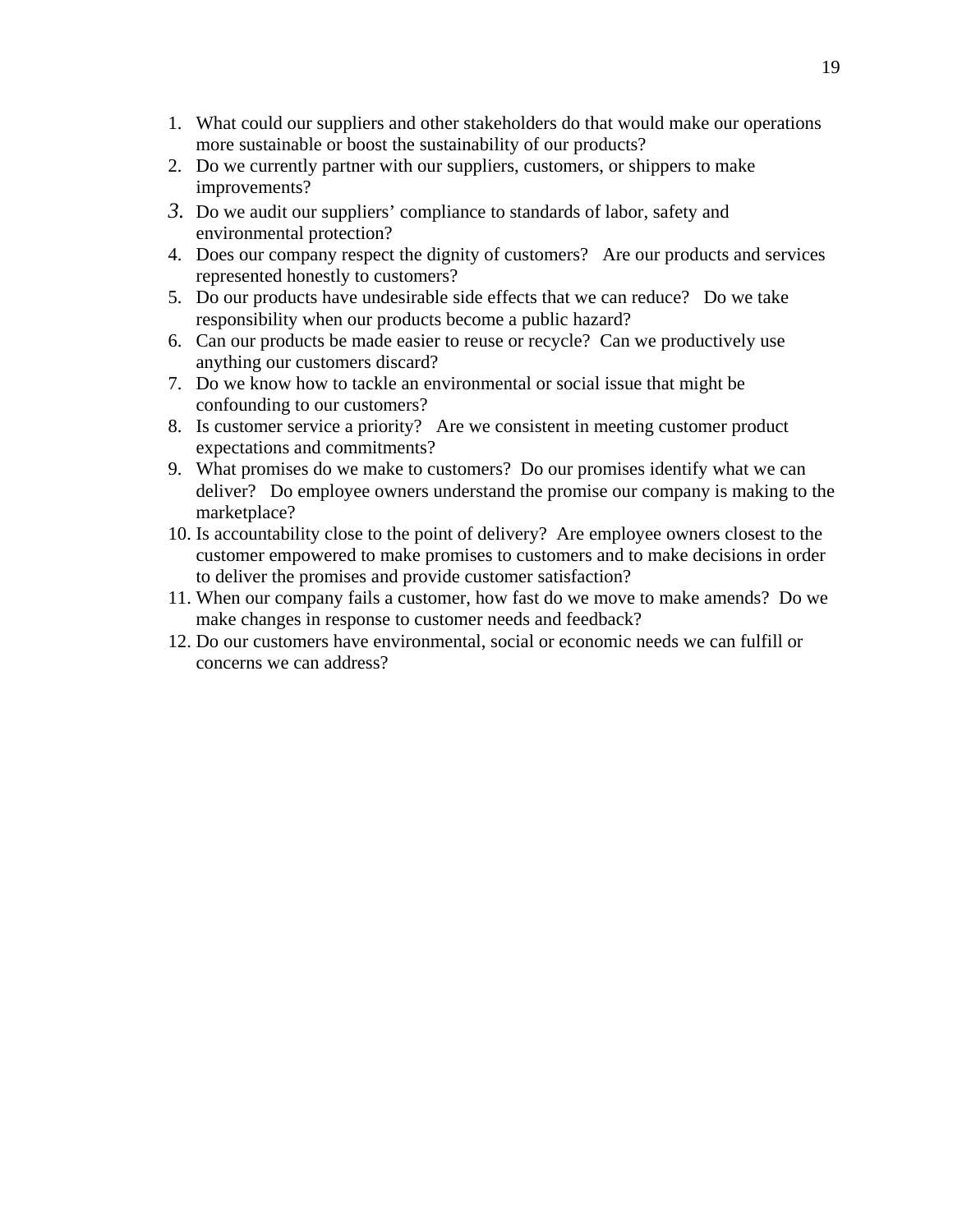## **VII. Profit Bottom Line A. Profitability and Prosperity**

The most socially responsible thing a business can do is to make a profit for its stakeholders. Profit, in employee-owned firms, is a means to achieve meaningful work, job security, and the future prosperity of employee-owners. The CEO of one Ohio employee-owned firm described an employee-owned company as a quasi public trust; his role was to manage the company effectively for its current and future employee-owners.

- 1. What is the purpose of our business? What does success mean at our company? What does it mean to be profitable?
- 2. In what ways are we promoting our future prosperity as a business? Are we growing the value of our company?
- 3. Are we investing in research and development, new technology and equipment, and new products and services?
- 4. In what ways are we promoting our future prosperity, as employee owners? Do we have a deferred stock ownership, profit-sharing, or bonus plans? What types of retirement plans do we offer?
- 5. Do we pay dividends?
- 6. In what ways do we promote the prosperity of our non-US employees? Do they participate in any deferred stock ownership, profit-sharing or bonus plans?
- 7. In what ways do we promote job security for employee-owners?
- 8. In what ways do we promote home ownership among employee-owners?
- 9. In what ways do we promote financial literacy and financial planning in order to help employee-owners make wise savings and investment decisions to increase their net worth?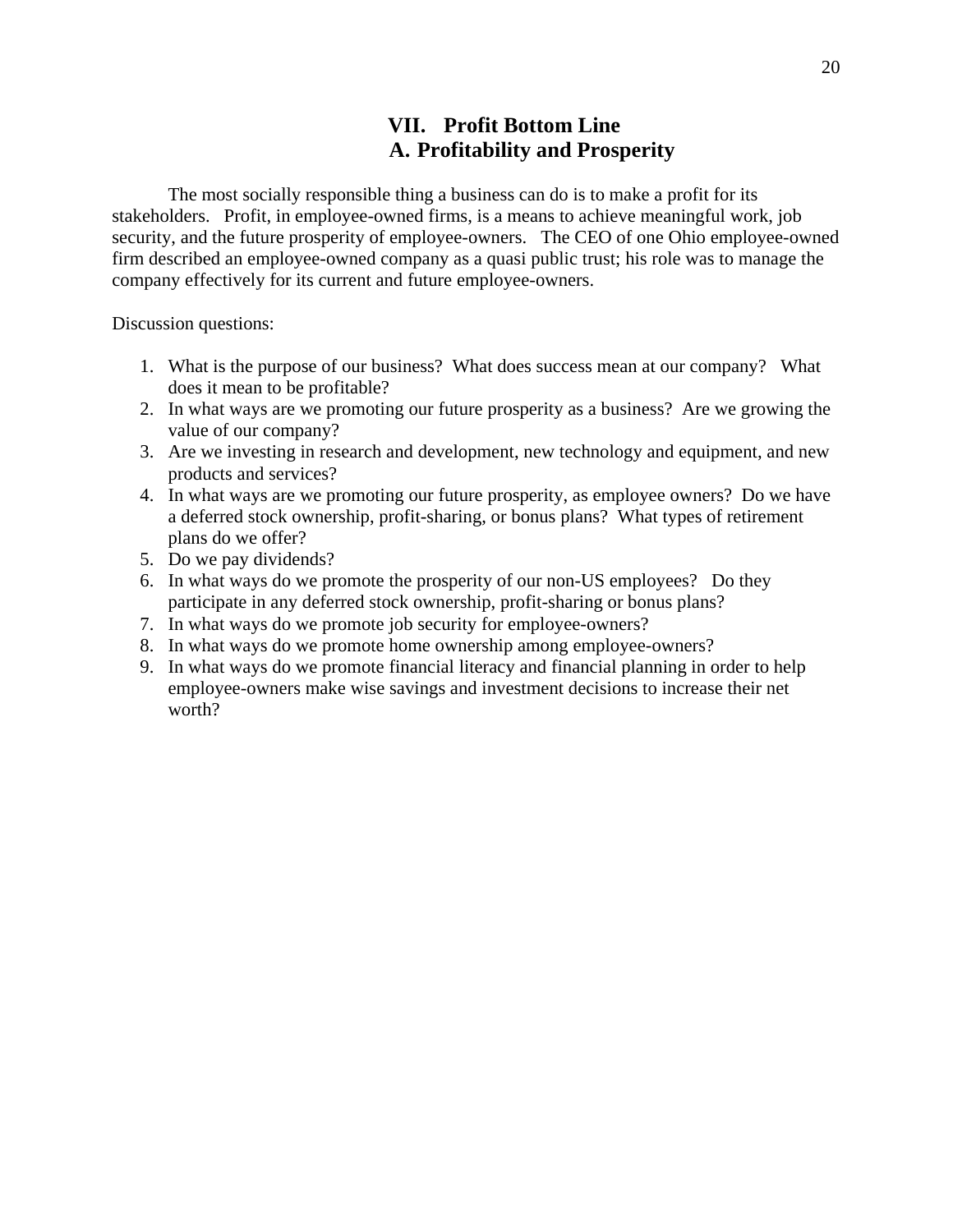## **Profit Bottom Line B. Economic Impacts in Community and Society**

Economic development within a local community is about increasing the ability of that locale to attract or retain more income than it loses, either by exporting more goods and services than it imports or by recirculation of its income locally. One measure of the strength of a local economy is the number of times the same dollar changes hands.

A company's economic bottom line looks at the impact of a company's activities within the communities which it serves and the larger society, i.e. the resources used and generated by its operations and who benefits from these resources. The economic footprint of an individual company is positive when it serves as an engine for growth in jobs, wages, and capital investment within the local economy and when its activities raise the standard of living within the local community.

Direct economic impacts involve the direct impact a company has on its economic stakeholders, those who have a direct financial interest in the company, such as its suppliers, employees, managers, shareholders, government and the community. How is the company's cash distributed among different stakeholders? For example, what percentage of company income goes to employees, suppliers, capital improvements and expansions, local government, or donations?

Indirect impacts might include the multiplier effects of each additional export-producing job (one which produces goods or services sold outside the local community) or by the additional income generated by exporting goods or services.

Discussion questions:

1.What is the direct impact of our company's operations on the community seen from an economic point of view? Some examples of direct economic impacts:

Benefits to customers of our company's products and services

Number of export industry or basic industry jobs which produce and sell goods that bring in new income from outside the area

Number of service or local industry jobs which produce or sell goods that circulate existing income in the area

Wages and benefits

Investment in new plants and equipment

Investment in employee education and development that increases the level of education and skills within the community

Purchases of materials, supplies and services locally, from local vendors and lenders, which enhances local supply chain

Company-paid taxes for local government services and schools, water and sewer usage fees, emergency service fees, infrastruture

Employee-paid taxes to local governments

Employee home ownership within a community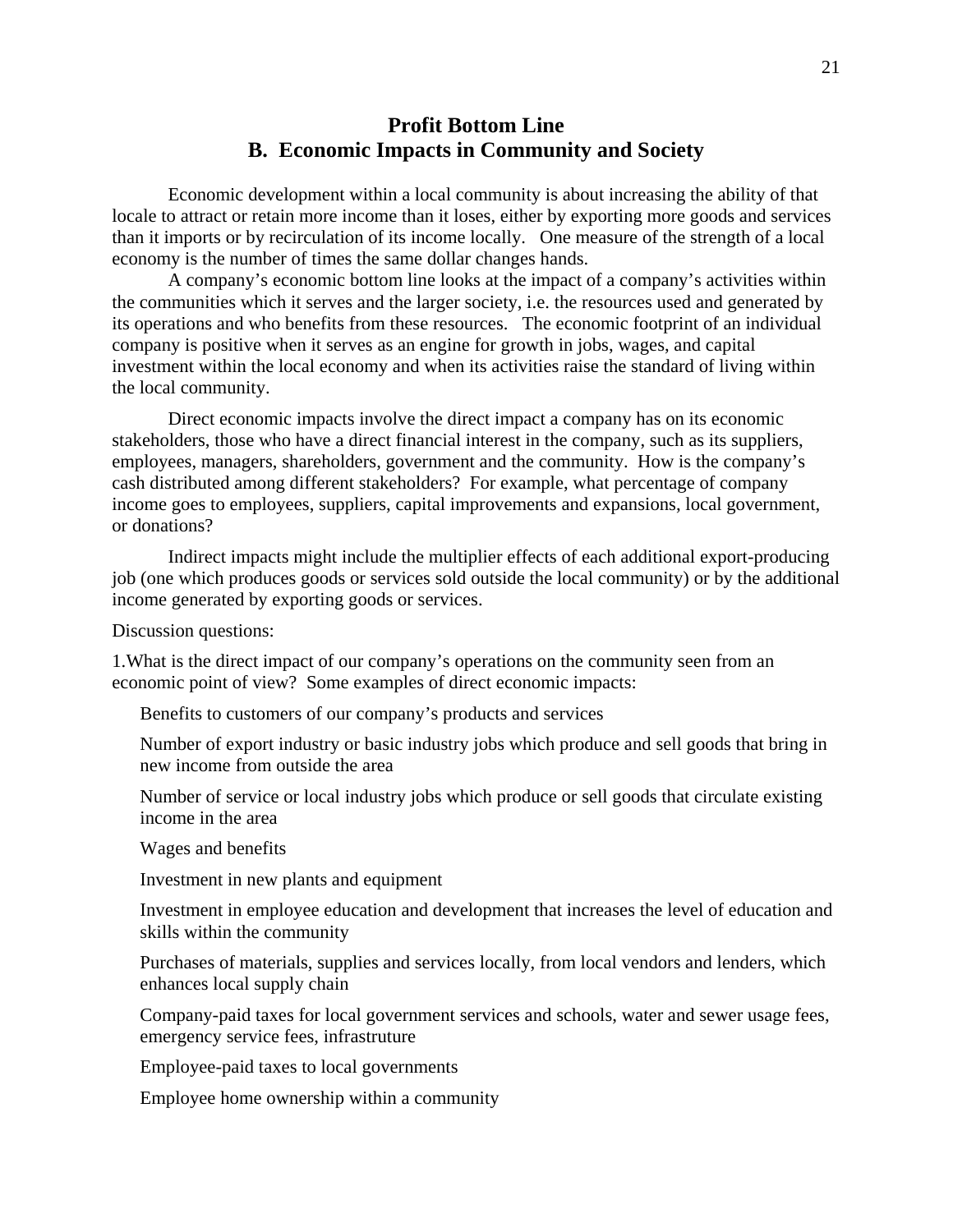Contribution of company's goods and service to a higher quality of life Employee income spent locally as consumers Donations of money, time and talent to serve the community Retiree income spent locally and paid in taxes

2. What is the indirect impact of our company's operations on the community seen from an economic point of view? Some examples of indirect economic impacts:

indirect impact of jobs for suppliers of our materials and services locally employees spending locally which creates jobs in other local businesses income earned through the business which is used to create new income contribution to welfare of local communities, global communities, and the public sector pricing strategy as way to provide help and benefits to customers company contribution to social welfare and quality of life.

3. Are we increasing the prosperity for the communities where we operate?

4. Do we invest in socially responsible investment funds? Many investment firms offer socially responsible mutual funds which screen for corporate policies on the environment, quality, employee relations, and hiring women and minorities. The Domini Social Index, for example, tracks hundreds of clean companies.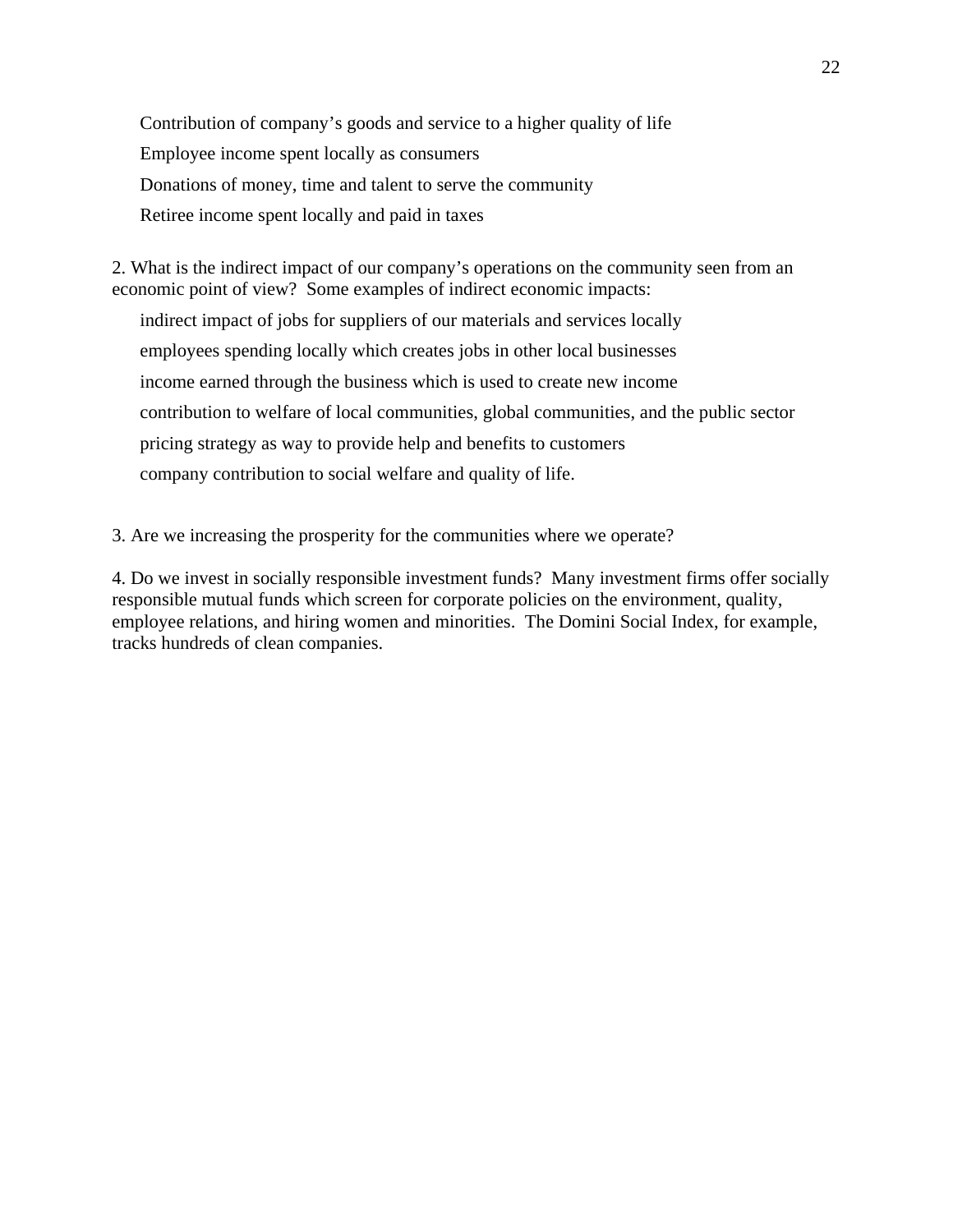#### VII. **Fourth Bottom Line: Governance**

Good governance is about establishing standards and practices which ensure the financial integrity and ethical performance of an organization. Standards of good governance in public firms often include the independence of board members, avoidance of conflicts of interest, transparency in sharing information, fiscal responsibility, fairness to all shareholders, and appropriate compensation of top executives.

In employee-owned firms, good governance is often about pass-through voting to ESOP participants for board election and shareholder issues; employee representation on the board; ESOP fiduciary training for directors; appropriate oversight in the board's ESOP fiduciary responsibilities and relationship with the ESOP trustee; board-level commitment to building an ownership culture; and, effective communication channels and information sharing on board decisions.

Many employee-owned firms make a commitment to transparency and communicate frequently, openly and honestly with employee-owners on strategic plans, financial information, and status of the business. Also, many employee-owned firms establish communication channels for board members and employee-owners.

- 1. How does our company define good governance?
	- 2. What standards or policies do we have to ensure good governance?
	- 3. Do we have a Code of Ethics or Code of Business Conduct which establishes standards for financial integrity, conflicts of interest, and confidential information?
	- 4. Who has responsibility for oversight of ethics and compliance efforts?
		- 13. How do we ensure the qualifications and independence of board members? Do we have written descriptions of the responsibilities of board members?
		- 14. How do we educate new board members about the ESOP and ESOP fiduciary responsibilities?
		- 15. Do we have structures and processes which promote good governance?
		- 16. What are the benefits of our governance structure or approach?
		- 17. What committees are involved in governance? Do we have written descriptions of the responsibilities of board committees?
		- 18. How do we involve employee-owners in governance?
		- 19. How should the leaders of our company take into account the viewpoints and concerns of internal and external stakeholders?
		- 20. Who should have a say about the fate of our company?
		- 21. Do we have policies and practices to promote transparency and open communication?
		- 22. How do we share information about board decisions, financial performance, business goals and strategies, and key customers?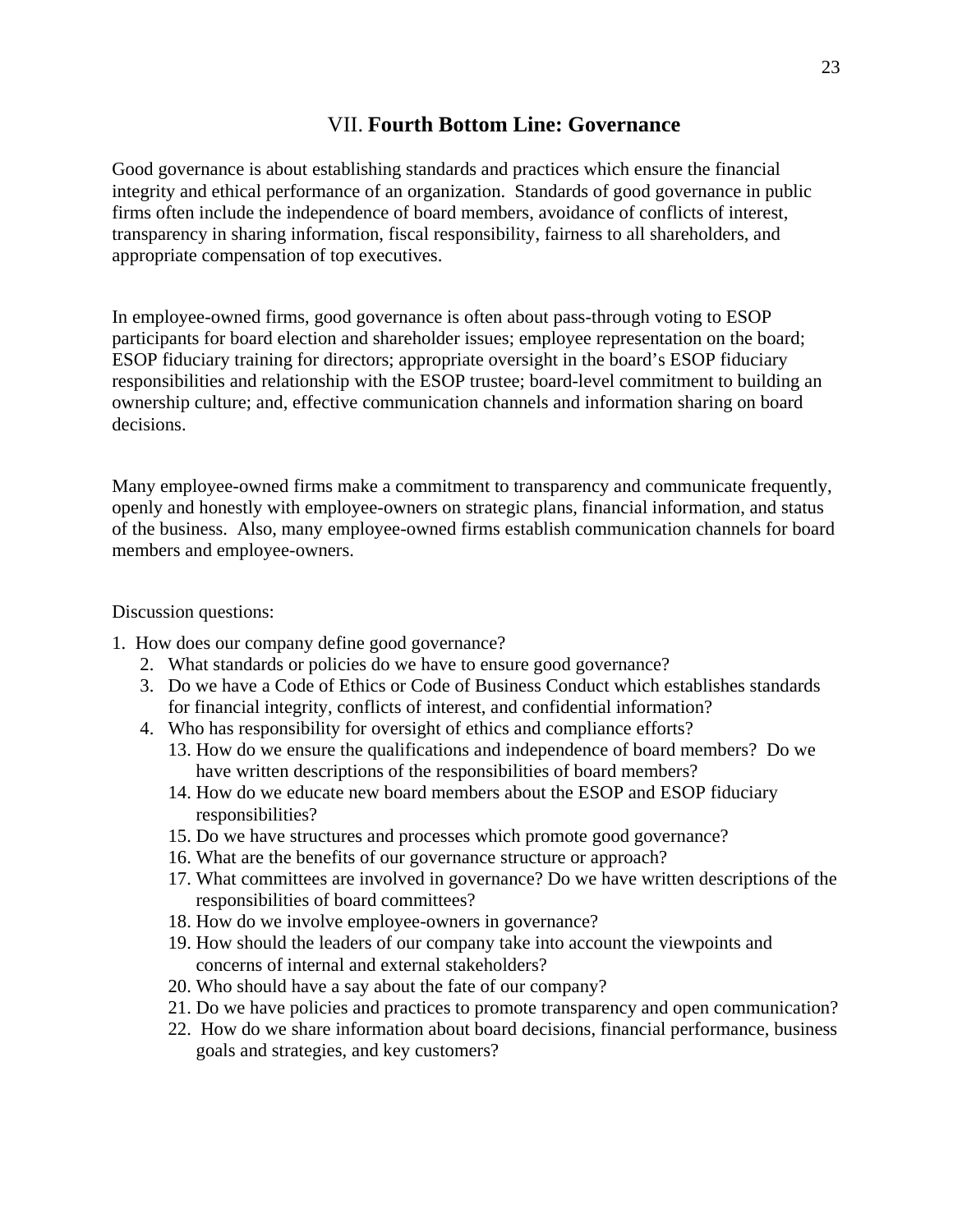## **VIII. Getting Started with Social Accounting**

Social accounting is about establishing a system for describing your company's philosophy and commitment and reporting on a broader range of costs and benefits of your company's activities to a broader range of stakeholders. So it's more about accountability than accounting.

The Global Reporting Initiative (GRI) is an international effort to develop globally applicable sustainability reporting guidelines for voluntary use by organizations reporting on the economic, environmental and social dimensions of their activities, products and services. Since it started in 1997, the GRI has worked to design a common framework for reporting by business organizations. This framework, called the GRI Guidelines, promotes comparability between reporting organizations; includes Reporting Principles and Practices which promote rigor and reliability in reporting; provides a framework for structuring a GRI Report; and offers additional guidelines.

Measuring your firm's success in terms of environmental and social citizenship is often more complicated than measuring general business success. There is no simple formula for defining social accountability and no standard set of measures. Some measures may be quite precise but not very meaningful. Some measures may be important to your company or society yet are impossible to quantify.

There are three types of possibly relevant measurements, including measures of activities or inputs that lead to goal achievement; measures of results or outputs of goal achievement; and measures of the value of the results. When measuring the value of results, consensus and transparency are essential. If consensus is achieved upfront and results are shared, value can be inputed to the results, even if not precisely measured.

Measurements can accomplish one of these three goals: tell you whether or not your company's goal is achieved; communicate your achievements to employees, customers, suppliers or your community; and assess the value of your results to your company, your community or to society

**Performance Measurement Tools**: measures how well your company's efforts meet your goals or conform to standards

**Comparative Measurement Tools**: benchmarking your company's efforts to others; highlighting best practices, or ranking your company to an index or standard. Benchmarking around issues of common interest provides useful insights into what works and what does not work, and how companies compare with one another. Excellent benchmarking organizations include the Global Reporting Initiative which provides an international standard for reporting on environmental performance and sustainability and has 100 questions for comparability.

**Results Measurement Tools**: assess how well your company converted inputs and resources into activities and impacts; and are useful as a diagnostic for analyzing the strengths and weaknesses of your efforts and determining where to allocate resources.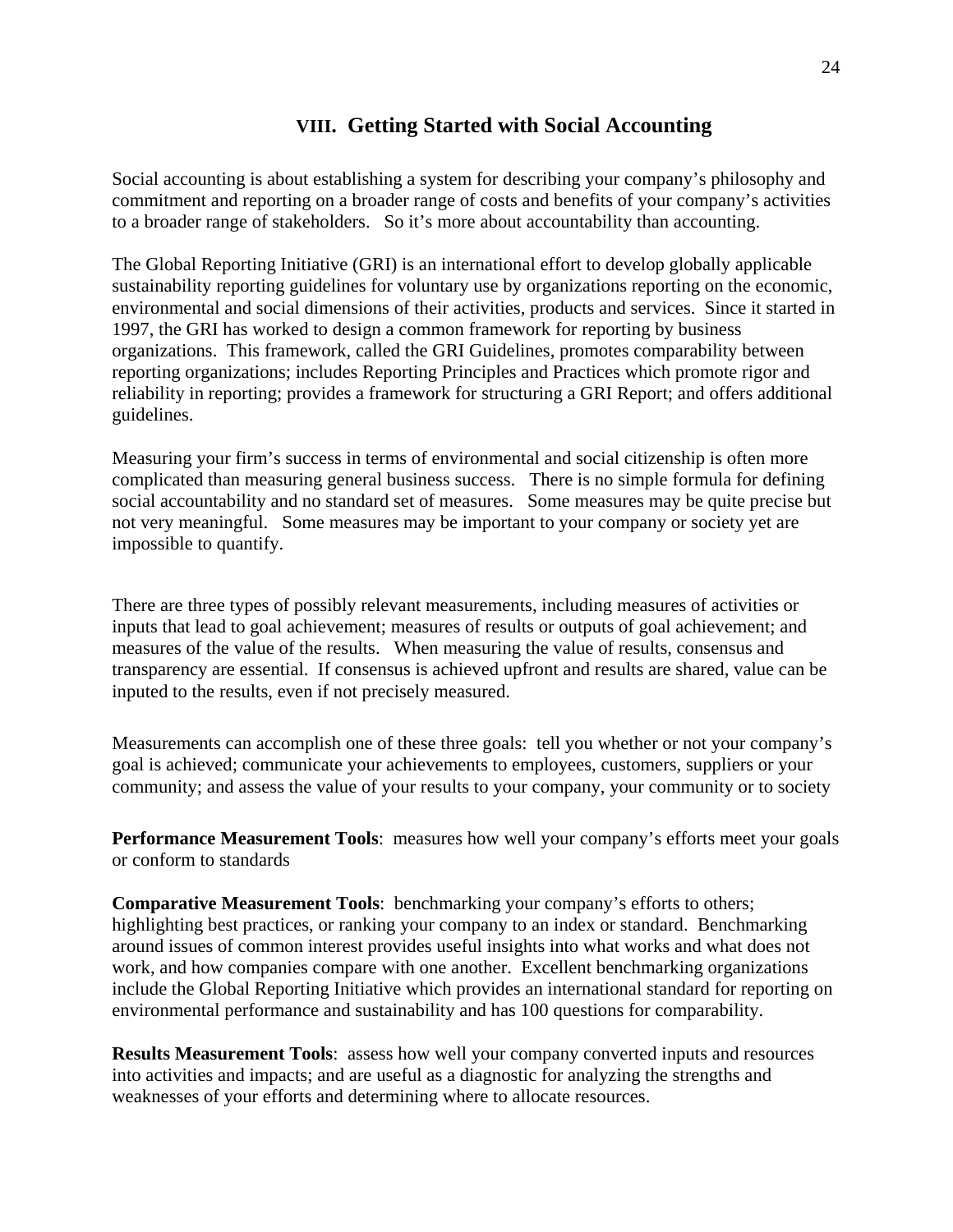This process sets the vision and direction, and the goals, and the results which become the targeted success of the citizenship process.

In addition to goals, you need tactics for achieving goals, i.e. the actions, timing, and interim targets. Once your company's goals and strategies are developed, then talk about what you want to measure, and why and how

#### **Factors in selecting a measurement:**

Is the measure appropriate for its purpose?

Is it consistent with internal and external accepted measurement approaches? Is it appropriate for its audience? Is it clear? Can it be manipulated to disguise nonperformance? Does it stifle creativity and innovation? Does it help you learn from failure to achieve the goal?

Employee commitment is enhanced when goals are clear, relevant, meaningful and employees are involved in setting them. Do employees know what is expected of them and of your company to meet goals and be successful? How do employees see the relevance of their work goals to business success? How are employees connecting their personal values with company values? How are employees involved in goal-setting and goal-achievement?

#### **Ways to Report Company Philosophy about Social Responsibility**

CEO Statement: The GRI Guidelines suggest inclusion of a CEO Statement in the Report which contains these elements:

- highlights of report content and commitment to targets
- declaration of commitment to economic, environmental and social goals by company leadership
- acknowledge successes and failures
- performance against benchmarks, previous years' performance, targets, and industry sector norms
- major challenges for your company and its business sector in sustainability reporting

#### **Ways to Report on Board and Top Management Vision and Commitment**

Letter from the Chair, President, and CEO included in the report

Use as an introduction or executive Summary

Include a description of vision and Strategy

#### **Ways to Report on the People Bottom Line**

#### **A. Ways to measure Social Capital**

Length and quality of relationships with suppliers and clients Employee share ownership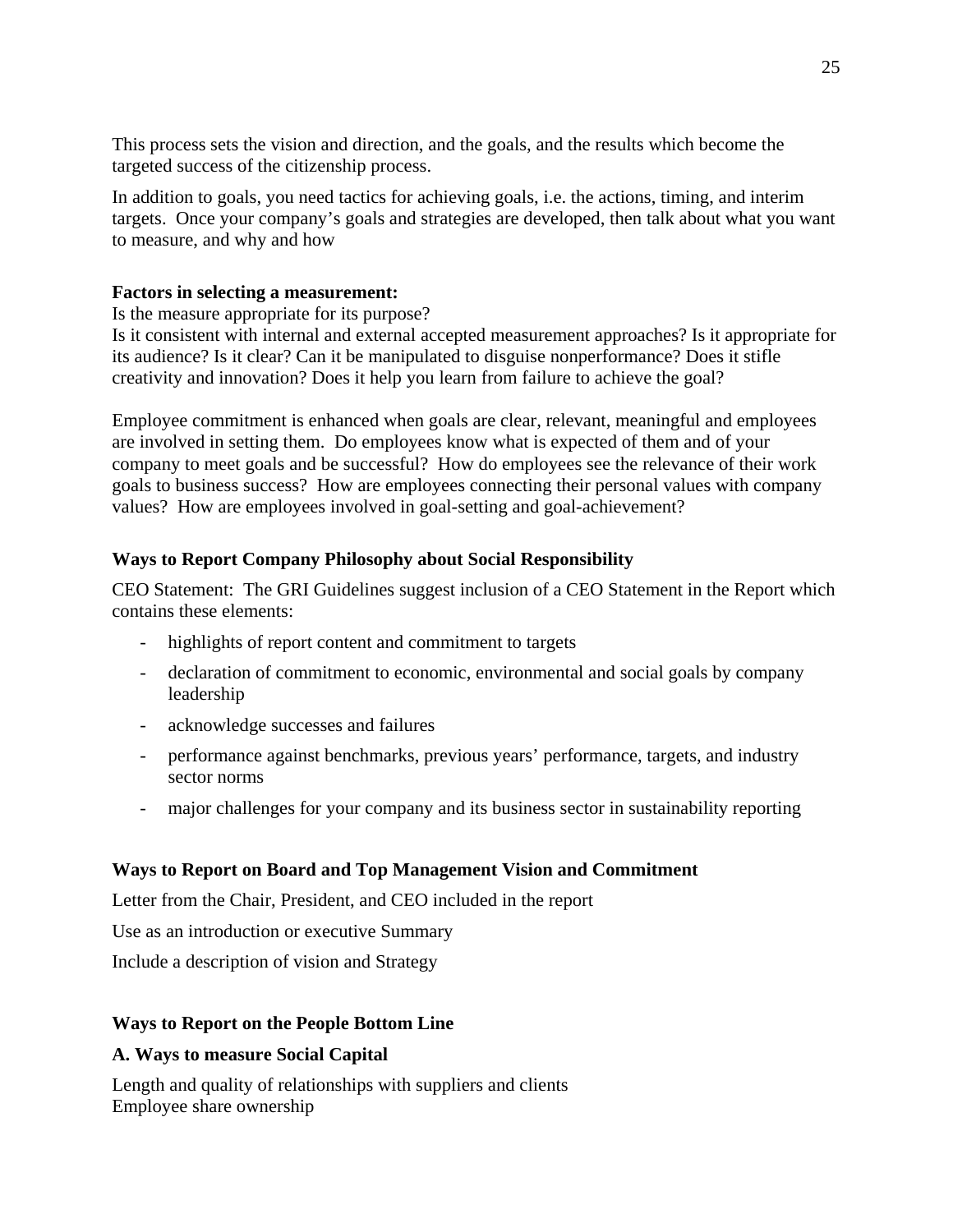Employee retention rates Brand Reputation/Brand value Company's Reputation as a place to work Level and scope of local community engagement Time spent on innovation Investments in R&D Number/ratio of project ideas accepted/rejected New products as percentage of total turnover Staff serving on committees of local organizations Percentage of staff who have worked for competitors

#### **B. Ways to measure Human Capital:**

Compare company wages to prevailing regional scales

Cost of hiring: cost of recruiting; screening; doing interviews; making offers and hiring; costs of training new person to be productive

Turnover: Cost of losing a good employee: costs of losing a good employees: lost productivity, pay, benefits administration, separation, lost knowledge, experience and contacts; cost of lost customer revenue

**Tenure** Recruitment of minorities Percentage of minority employee owners compared to regional and state averages

Minorities in leadership compared to percentage of minorities employed at company

Percentage of women employee owners compared to regional and state averages

Women in leadership compared to percentage of women in the organization

Employees ability to improve company results Promotion policies: equitable, understood and effective

Home ownership measure for employees

Build wealth for employees

#### **C. Ways to measure Health and Safety**

Develop and describe goals for safety performance Develop and describe measures of goal success: Benchmarking; Compliance with regulations; Employee retention; Savings from safer work environment

Describe targets for safety performance improvements

- Examples: reduce accident rates from x% to y% in year Z

Develop measure of success in reaching targets:

- Actual rates
- Changes in medical costs and insurance rates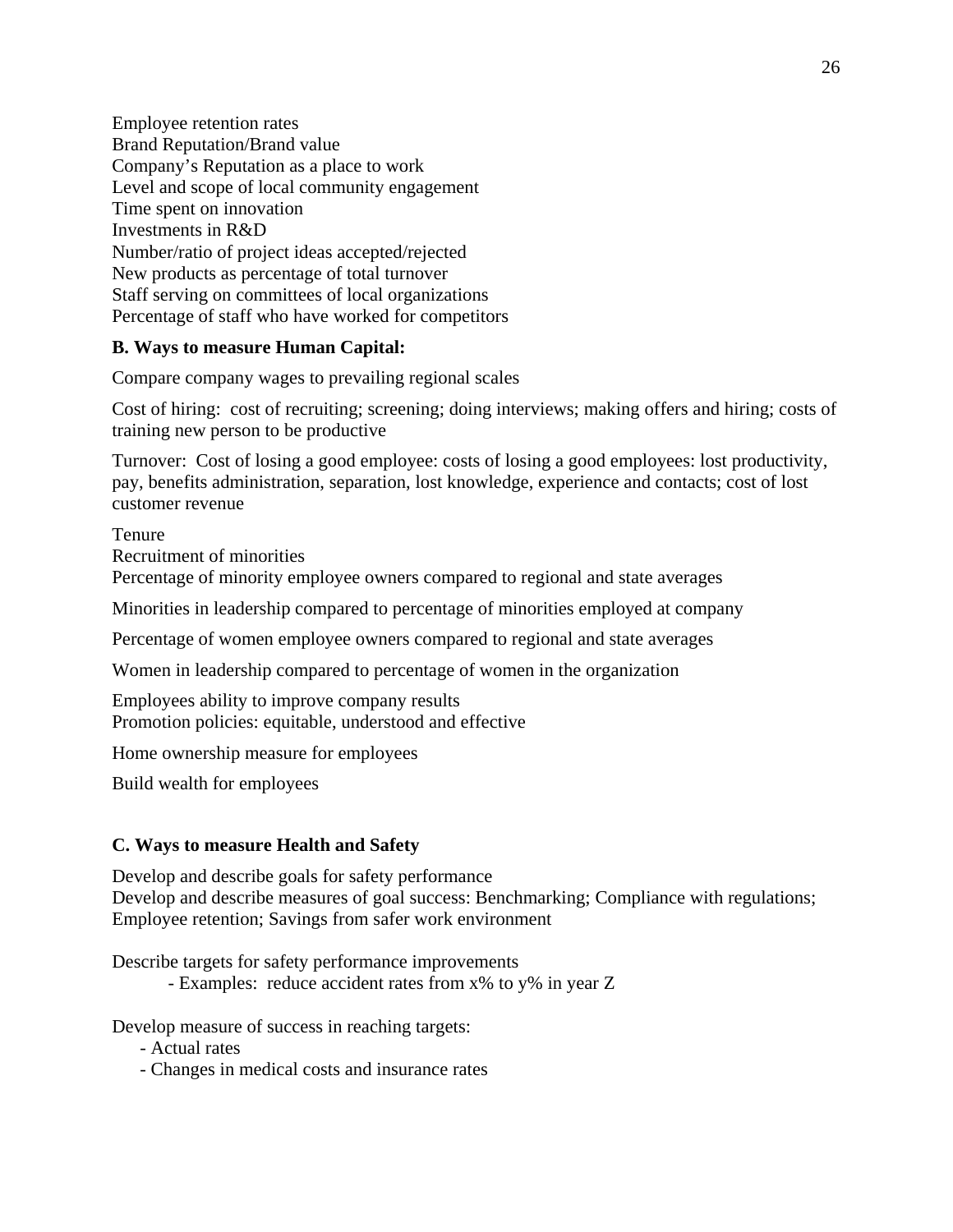Examples of process inputs: safety training; incident reporting

- Report annual hours of safety training, number of employees trained, and hours of training per participant.

Measure of cost of process inputs:

- Examples: employee contact rates; incremental costs; increased feedback; number of interactions; cost in time committed

Describe levels of responsibility for safety, safety program management, safety committees, safety training, policies and standards.

Create an Incident Report Table which tracks areas of OSHA Compliance, including Reportable Cases, Recordable Cases, Lost time/Days away from work, and Deaths

Track OSHA recordable incident rates, D.A.R.T. (Days Away, Restriction, and Transfer) rates Compare with national incident and D.A.R.T. rates for companies within our industry and use to develop injury reduction goals and measure progress toward these goals.

Monitor worker compensation modification experience rate or Mod. Rate which is a measure of the ability to maintain a safe work environment.

Savings from safer work environment: Health insurance Wellness programs Savings from improved health of employees Savings from healthier work environment

## **D. Ways to measure Community Support**

Company policies, practices and committees

Criteria for selection of community support

Employee-owner involvement in selection of projects for support

Numbers of persons, families, or communities served

Employee volunteer hours

Value of monetary and in-kind contributions

Benefits of community support: to employees and their families; to the company; to customers; to the direct recipients of the support

Likely impacts of community support

Amount of support needed by those served vs. amount contributed by your company vs. amount contributed by others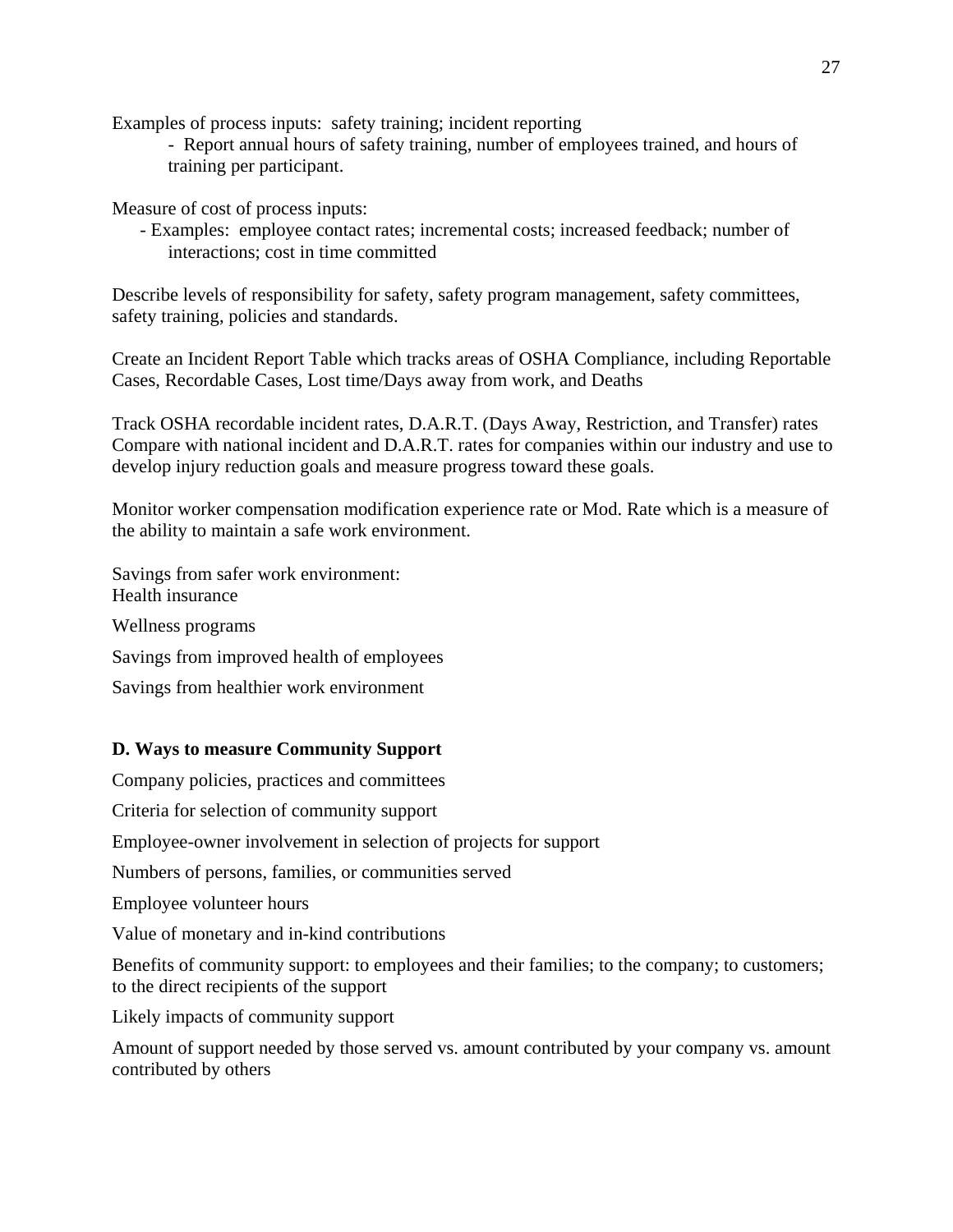#### **Ways to Report on the Planet Bottom Line**

#### **A. Ways to measure environment**

Six domains of environmental accounting:

- Energy and material accounting
- Environmental-related financial management
- Life cycle assessment
- Life cycle cost assessment
- Environmental impact assessment
- Environmental external assessment

#### ISO 14000 (environmental management systems) certification

Teams goals measuring environmental impacts energy and material accounting environmental-related financial management life cycle assessment life cycle cost assessment environmental impact assessment

#### Do an energy audit:

Energy Efficiency Benchmarking and Measuring:

- Ohio's Office of Energy Efficiency, 1-866-728-6749 or www.odod.state.oh.us/cdd/oee
- Compare your energy use to similar businesses using the Ohio Small Business Energy Saver at www.business.ohio.gov
- For small businesses with \$150,000 or less in annual energy bills, see the Ohio Small Business Energy Saver at www.business.ohio.gov for a tool to help reduce energy waste and hold costs down.
- Industrial Best Practices for improvement in motors, steam, compressed air, combined heat and power, and process heat; see www.oit.doe.gov/bestpractices/

Energy Reduction:

- For project financing to reduce energy costs, manage energy use; or install renewable energy technologies, see Ohio's Energy Loan Fund at http://www.odod.state.oh.us/cdd/oee/ or call 1-866-SAV-NRGY. Provides loans at below-market rates for businesses through participating banks
- Conversion Facilities Tax Exemption, at www.odod.state.oh.is/cdd/oee/c\_i\_cfe.htm For qualified facilities for energy conversion and efficiency improvements.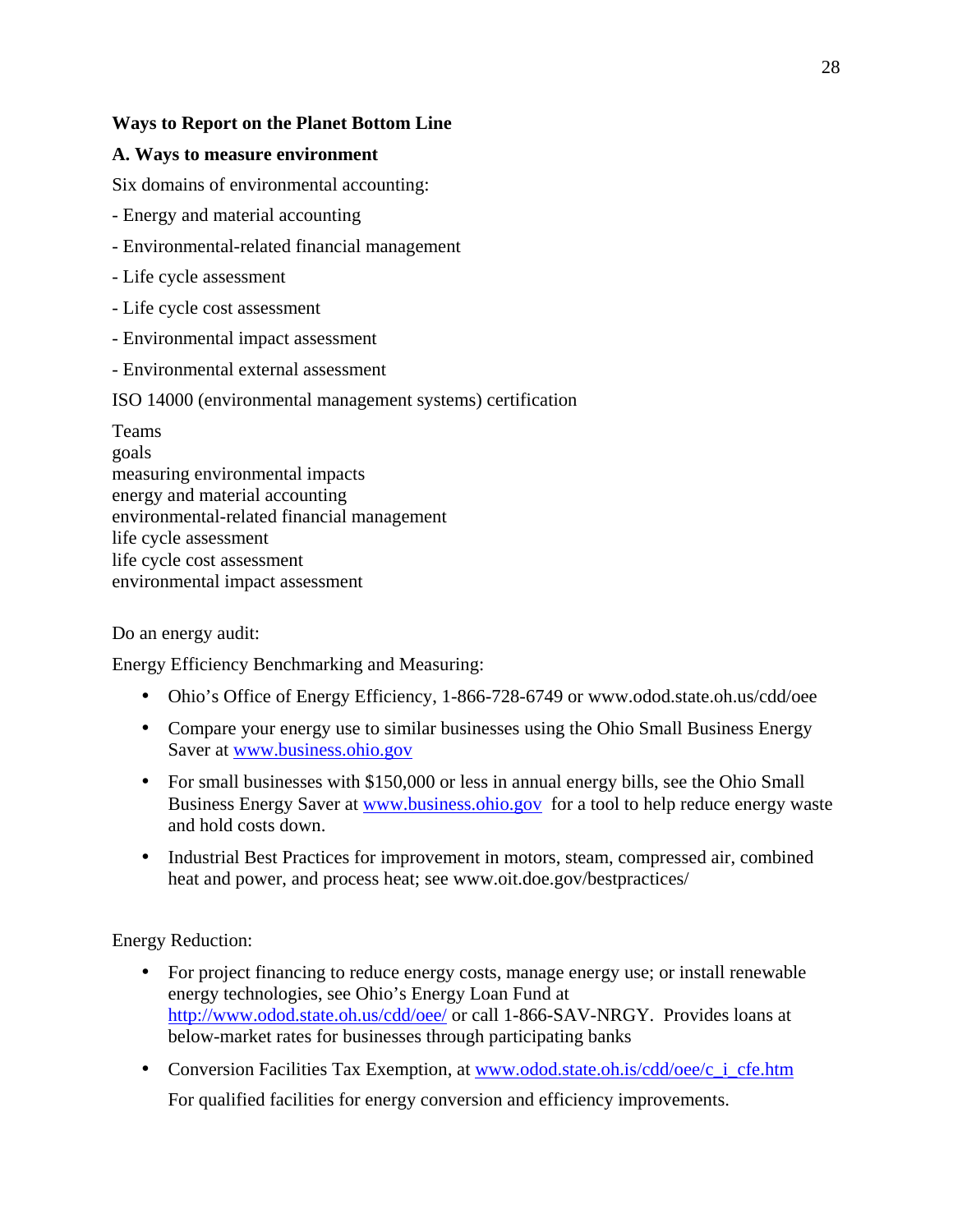• For large businesses, see Envinta One-2-Five, an energy management tool at www.odod.state.oh.us/cdd/oee/EnVinta.htm

Reuse:

• Ohio Materials Exchange matches companies seeking to dispose of unwanted usable materials with companies that need them. See www.aor-omex.org

Renewable energy:

- Ohio Wind Working Group promotes the manufacture of wind turbines and components; see www.ohiowind.org
- The Ohio Wind Power Map shows potential wind energy sites and estimates wind turbine performance, see www.windexplorer.com
- Fuel Cell Initiative at www.odod.ohio.gov/tech/program.htm#ThirdFrontierFuelCellProgram

Brings partners together to promote fuel cell innovations.

• Ohio Clean Energy Business Association promotes solar, wind, biomass, fuel cells, lowimpact hydro and hydrogen derived from water or biomass.. See greenenergyohio.org/page.cfm?pageld=263

Example: Case Western Reserve University's Energy Management Plan: tracking of steam, electricity, and water use to look for ways to promote savings and have generated these energy conservation projects:.

#1: Lighting projects are the easiest and fastest way to reduce energy costs

- turn off excess lighting
- retrofit with compact fluorescent lighting
- #2: High efficiency motors

#3: Capital maintenance plan: energy efficient HVAC; heat recovery systems; air barriers; individual heating/cooling systems; reduce system use through motion sensors; native species landscaping

- #4: Chillers
- #5: Energy efficient windows and reflective roofs
- #6: Duct cleaning

Environmental Cost Accounting is concerned with 1) internal environmental-related expenditures (those already incurred within a company's accounting system but often lost in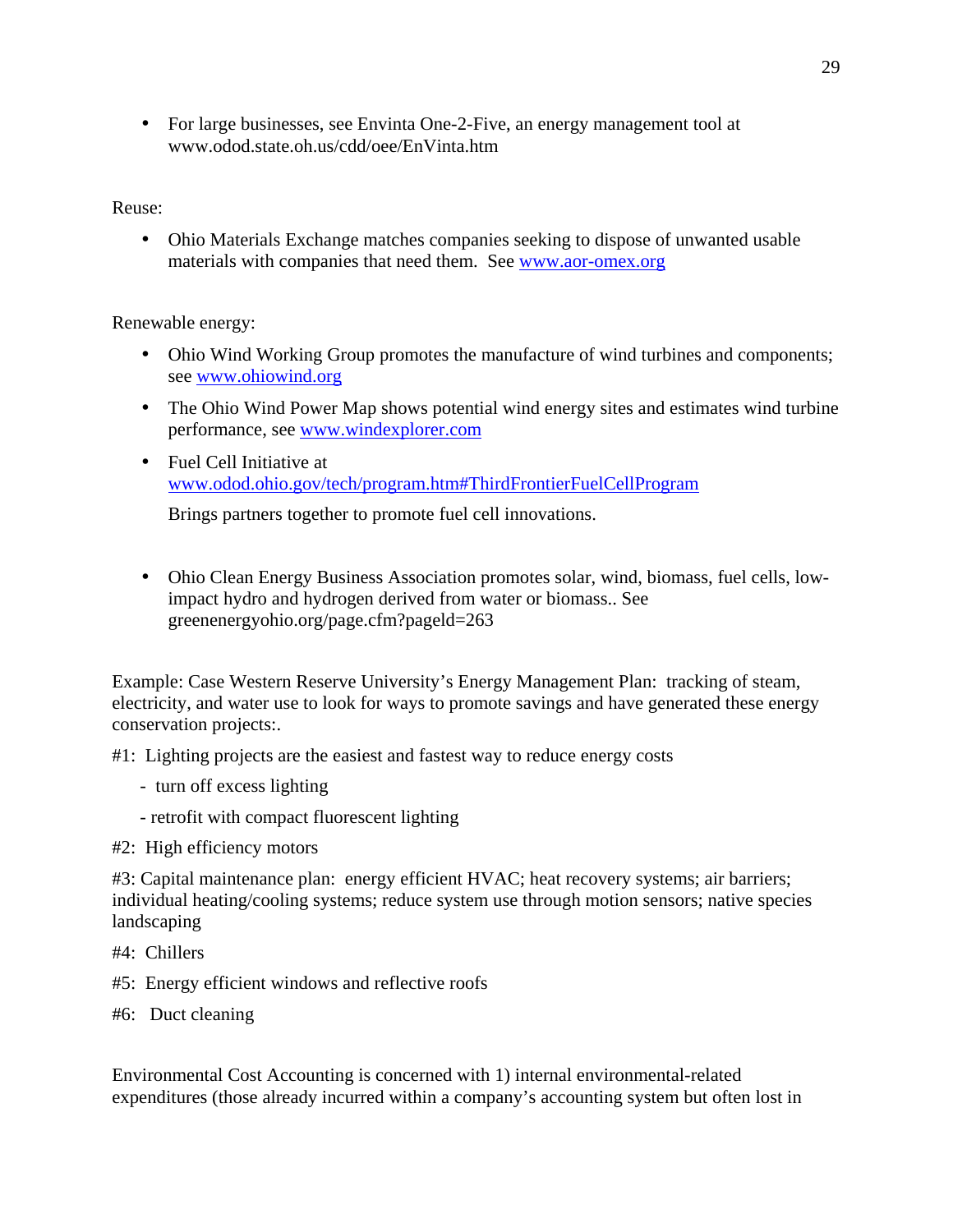general overhead) and 2) external cost accounting (the internalization of environmental externalities}

Internal environmental cost accounting:

- 1. What are the internal environmental costs at our company? Typically these include costs of monitoring emissions, licenses and permits, insurance for hazardous chemicals, fines, environmental operations, and environmental components of capital spending
- 2. What are the environmental savings at our company? Typically these savings come from recycling, waste reduction, energy conservation, and other eco-efficiencies.
- 3. Does our environmental performance enhance our brand value and reputation, ability to attract and retain the best people, higher productivity from a motivated and inspired workforce, access to new markets and maintenance of existing markets?

#### External environmental cost accounting;

The rationale is that the long-term future sustainability of each individual company is limited to its ability to continuously improve their performance. The bottom line is that all economic value flows from products and services provided by the environment (natural capital) and people (human capital) and these resources are limited and should be sustained, i.e. protected and increased for future generations of employee-owners.

#### Two levels of impacts:

Direct or first-level impacts that the company was directly responsible for and had greatest ability to control

Second-level impacts: from consumption of electricity by producers of subcompnents or customers using our products, for example.

Identify the most significant environmental impacts resulting from company activities and operations

Estimate and determine what a sustainable level of emissions and impacts and relevant targets Valuation of these impacts

Develop a set of environmental accounts incorporating these values and estimation of your company's sustainability costs and environmentally sustainable profits.

Energy: direct energy usage Indirect energy usage Renewable energy sources Energy consumption footprint Water: usage, wastage Impacts on ground and surface water resources

Biodiversity: Environmental impacts on terrestrial, freshwater and marine environments Emissions: Greenhouse gas emissions; Use of ozone-depleting substances Suppliers: environmental compliance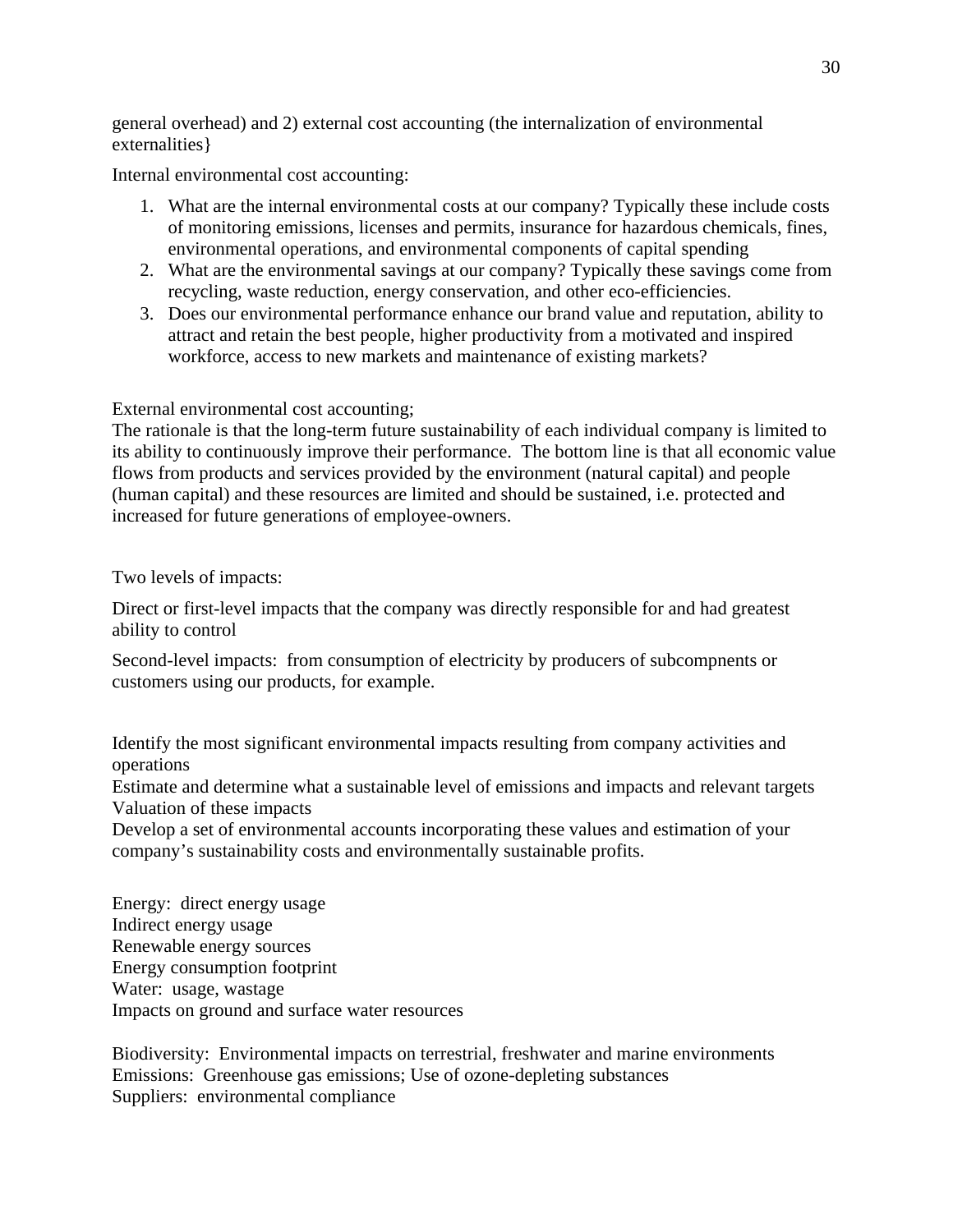Compliance: incidence of fines and other breaches of compliance with codes/regulations at all levels

Companies account for the depreciation of manufactured capital to ensure that productive capacity is maintained but no account is made for the degradation of critical natural capital, including oceans, forests, mountains, and plains that provide raw material inputs, resources and flows of energy into our production processes and other ecosystem services including an atmosphere, a stable climate, and a protective ozone layer. For example a forest supplies timber as well as other ecosystem services including water storage, soil stability, habitat for wildlife, and regulation of the atmosphere and climate.

What are the potential external environmental costs at our company? Sustainability cost estimates are valued on the basis of their avoidance costs (what you need to spend in order to avoid the impacts) or their restoration costs (restore the environmental damage caused by unavoidable activities). Costs are based on market-based prices as far as possible. Costs represent the cost of achieving a given improvement in environmental quality based on current, available technology.

Can identify where a company is in terms of its environmental impacts, determine appropriate sustainability targets to aim for, help identify cost-effective ways to close the sustainability gap and provide an indicator of a company's progress towards environmental sustainability.

#### **B. Ways to measure Supply Chain Relationships**

Quality of products Quality of customer service Product safety record Responsible management of defective or harmful products Avoidance of inherently harmful products Pricing policies and practices Honest, accurate and responsible advertising and product labeling Are price points transparent?

Purchasing from local suppliers to boost local economy

Purchasing from minority suppliers, socially conscious suppliers and suppliers that train and employ low-income people

No sweatshops

Good wages and benefits of suppliers

#### **Ways to Report the Profit Bottom Line**

#### **A. Ways to measure Profitability and Prosperity**

Measures of financial returns: pre-tax profits, return on assets, stock price, return on equity, sales growth, earnings-to-assets ratio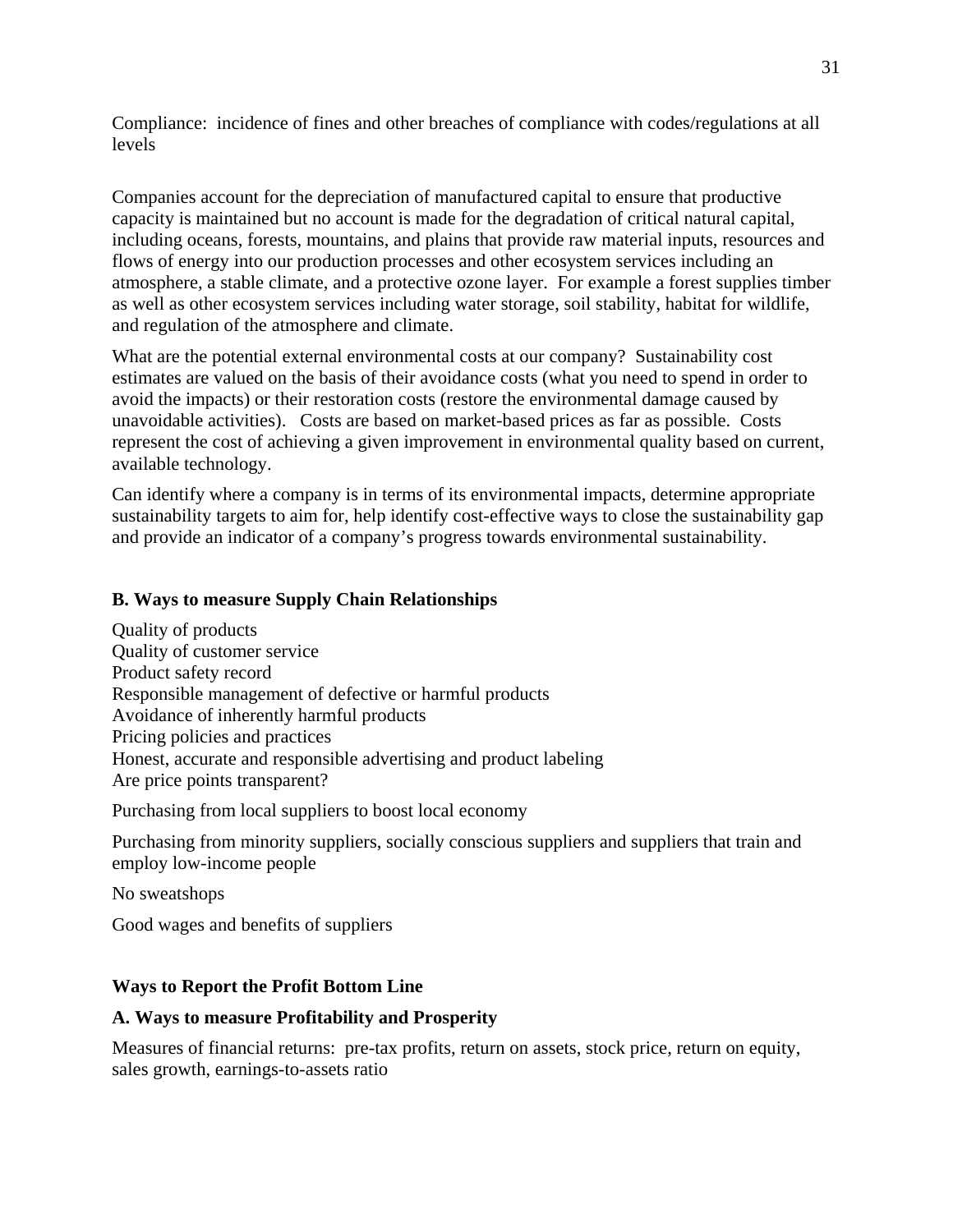Measures of profitability (sustained earnings growth over a 5-year period): average earnings per share, average return on assets

Tangible returns: increased sales, reduced energy costs, higher stock price, increased employee retention, fewer product defects

Intangible returns: higher customer loyalty, improved employee morale, increased goodwill

Employee-owner wealth creation:

- 1. Home ownership
- 2. Employee-owner 401(k) contributions
- 3. Net worth

### **B. Ways to measure Economic Impacts in Community and Society**

GRI proposes "integrated reporting":

- 1) systematic indicators link their economic, social and environmental contribution to the regional level example: company wages vs. prevailing regional scales
- 2) cross-cutting indicators: bridge across categories (example: facility emissions and local health conditions)

size: households, percentage of local workforce; retail; wholesale trade inputs: water, electric, gas, government services, fire, police, outputs: charity, state and local taxes, number of employees, salaries and wages, training and development

Primary stakeholders: owners, employees, customers, suppliers

Secondary stakeholders: communities, government

What is the impact of a company's operations on the community seen from an economic point of view?

Impact of company employment: percentage of company employment to total working population in the community

Investing in new plants and equipment

Income employees earn and use: total gross wages and salaries paid to households as percentage of total income in the community.

The company taxes paid as percentage of total tax revenues/budget of the local government Contribution of income tax from employees to the local government and percentage of the total tax revenues of the local government

Investments made by the company in employee education and training/building a skills base make an economic contribution beyond the company by building productive capacity in society.

Picture of the economic footprint of the company. Framework for analyzing the company's impact on the creation of economic wealth and on the economic stakeholders that benefit from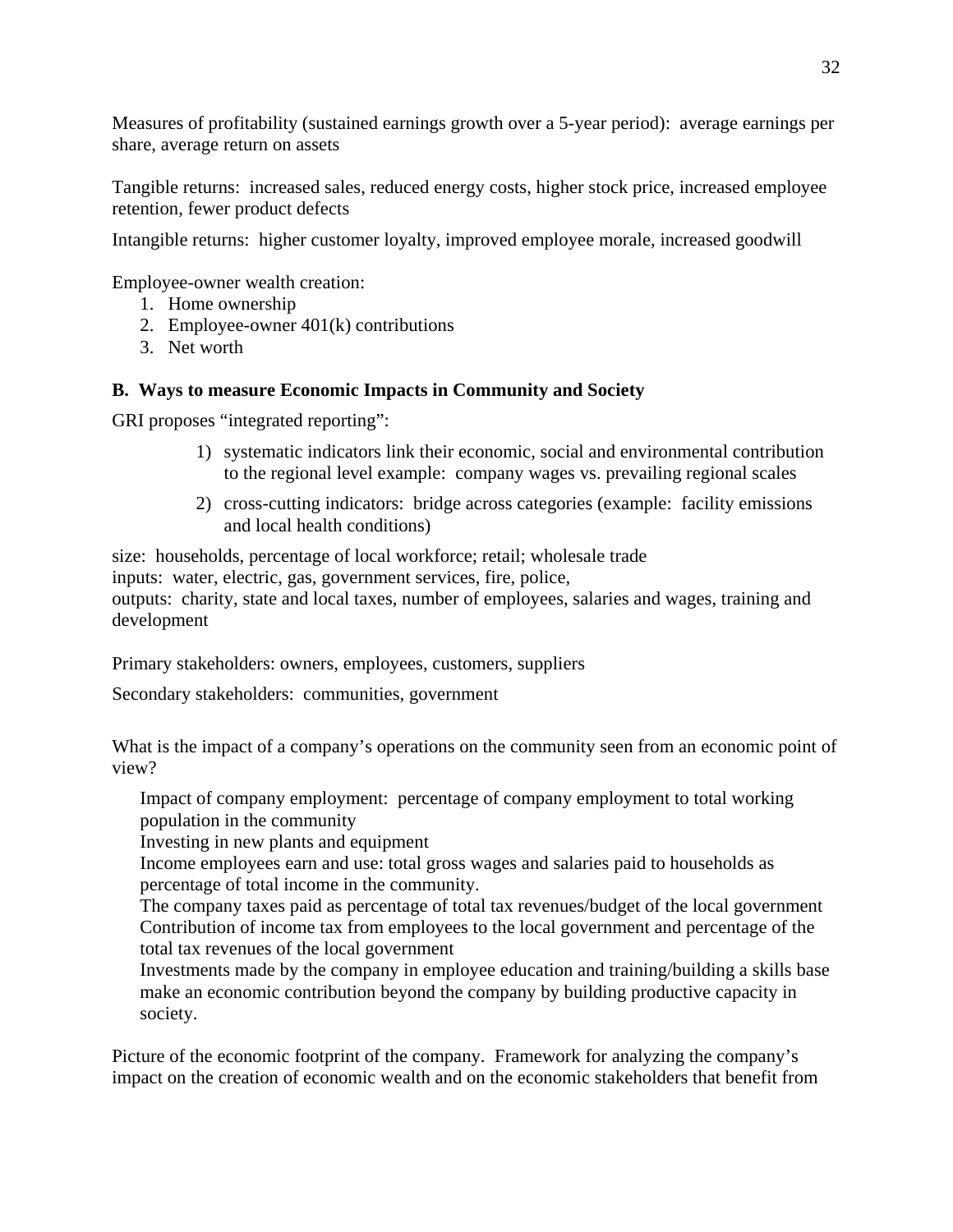its activities. Focus on how the economic status of the stakeholder changes as a result of the organization's activities.

Attempt to understand, manage, and communicate economic impacts of corporate activities to explore positive environmental and social outcomes. Reporting on economic indicators gives a picture of the status of operations and knowledge on whether the company conducts business in ways that supports its vision.

The GRI focus is on how the economic status of the stakeholder changes as a result of company activities. Direct impacts are employing people's skills in creating goods and services and investing in new plants and equipment, i.e. the direct impacts on economic stakeholders who have a direct financial interest in the company profit from company activities, such as suppliers, employees, managers, shareholders, and the public sector. Indirect impacts refer to the multiplier effect of company operations through society, i.e. how income earned through the business is used to create new income.

The GRI framework helps companies measure and report the economic performance in terms of financial wealth created, defined by where income is earned; examine the direct and indirect impacts of company wealth on selected stakeholders; and address the economic impacts of the consumption of the company's products and services from a general economic perspective.

Direct impact:

What are the benefits to customers of your company's products and services? How company's cash received is distributed across different stakeholders in terms of percentage to employees, suppliers, to capital improvements and expansions, to local government and to donations?

What is the impact of a company's operations on the community seen from an economic point of view?

Impact of company employment: percentage of company employment to total working population in the community

Investing in new plants and equipment

Income employees earn and use: total gross wages and salaries paid to households as percentage of total income in the community.

The company taxes paid as percentage of total tax revenues/budget of the local government Contribution of income tax from employees to the local government and percentage of the total tax revenues of the local government

Investments made by the company in employee education and training/building a skills base make an economic contribution beyond the company by building productive capacity in society.

materials, supplies and services which the company purchases locally enhance the local supply chain

Number of homes owned by employees in the community

Contribution of company's goods and service to a higher quality of life.

Employee income spent locally, multiplier within local economy as consumers.

Retiree income paid in taxes and spent locally.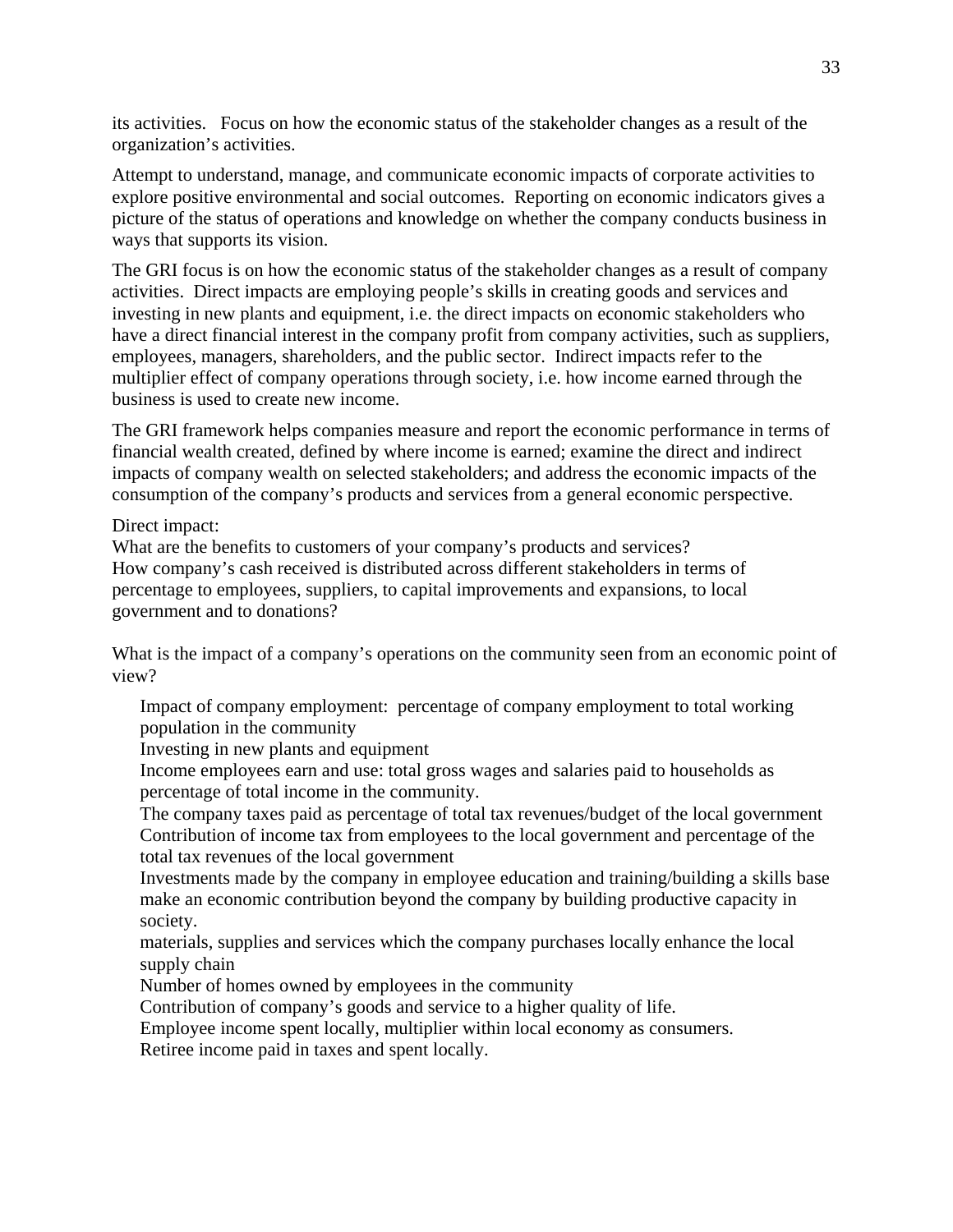Indirect economic impacts refer to the multiplier effect of company operations on the local community and society and consequences of these benefits to customers on their quality of life and that of their family.

- One example is the employment multiplier which is the total number of jobs resulting from one export job; often about 2:1 or 3:1.
- Another example is the income multiplier that measures the change in local income that results from a change in local production stimulated by outside, independent demand. For the U.S. economy, about two-thirds of additional production income becomes disposable income for households; about one-fourth goes to taxes; and companies retain about one-twelfth as earnings. The income multiplier for the U.S. is 2.5 where consumers spend their money for U.S. goods and services.

The CERES and the GRI Social Indicators establish benchmarks goals and guidance in these areas:

Labor practices and decent work (employee relations, health and safety, training, diversity)

Human rights (nondiscrimination, unions, child and force labor, disciplinary and security practices, indigenous peoples)

Society (community, bribery, political contributions, pricing)

Product responsibility (customer safety, advertising, privacy)

#### **Ways to Report the Fourth Bottom Line: Governance**

Policies, Organization and Management Systems: The GRI recommends providing an overview of your governance structure and management systems which are in place to implement its vision. Suggested elements include:

- mission and values statements, codes of ethics, code of business conduct, and policy statements
- charters, codes or voluntary initiatives to which your company subscribes
- structures and responsibilities of board of directors, management team, key staff, committees, and councils for oversight or implementation of policies

Examples: Your company's Code of Ethics; Company values; Board committees and their roles such as audit committee, compensation committee, nominating/governance committee, ESOP advisory groups and People resources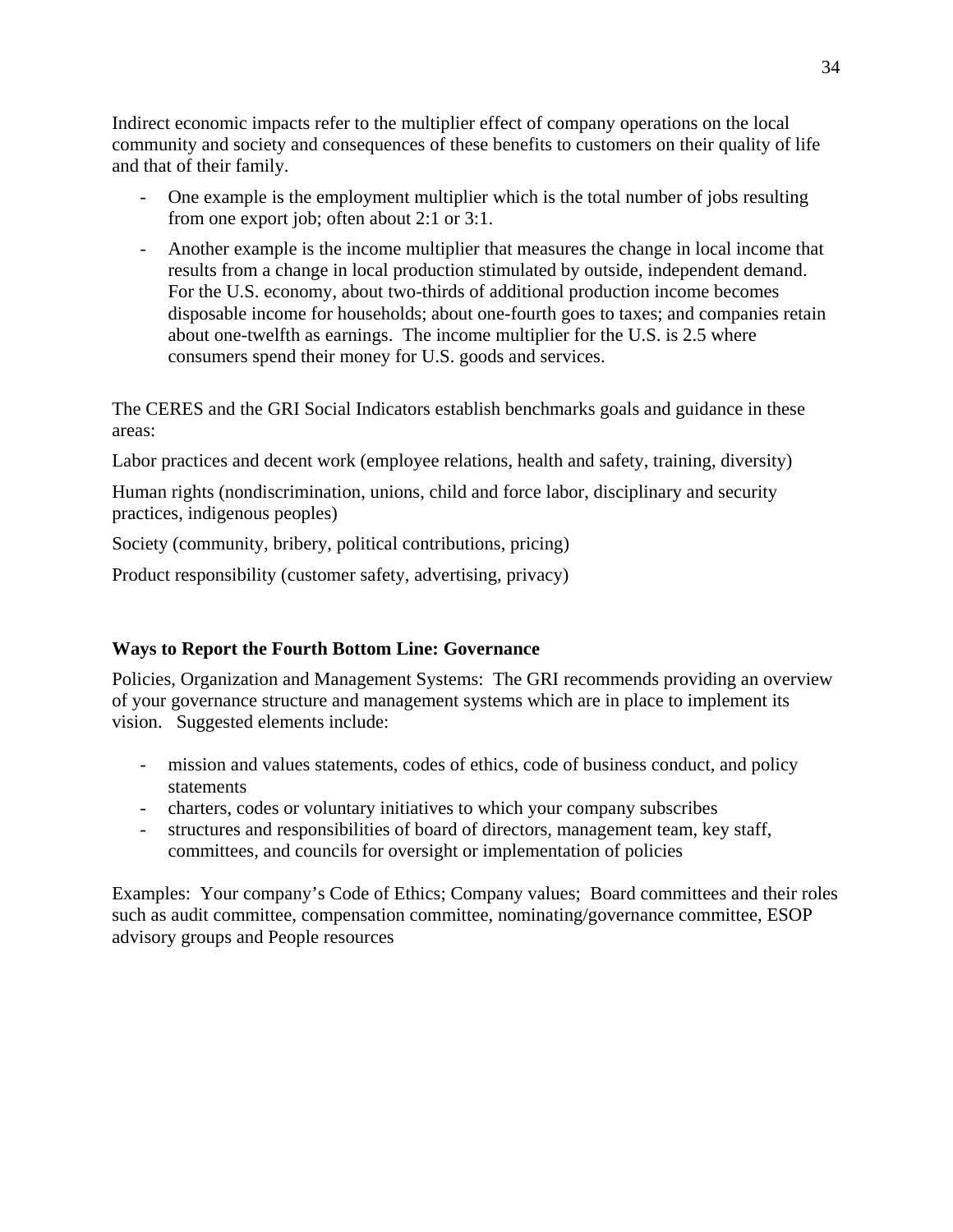## **IX. Resources and Further Reading**

**The Antioch Company**: www.antioch.com. 2005 Triple Bottom Line Report

**Cal/PERS**: Since 2000, uses a 7-factor scoring system to identify emerging market countries in which to invest.

**CECP**: The Committee to Encourage Corporate Philanthropy, a national forum of business CEOs and Chairpersons focused on corporate philanthropy. www.corphilanthropy.org

**Ceres**: www.ceres.org A coalition of non-profits, investors and companies who work to improve the social, economic, and environmental performance of all organizations. Provides a set of goals for corporate environmental excellence which are used as a basis for annual audits and public disclosures

**The Conference Board, Inc.** publications: see www.conference-board.org or call 212-759-0900

**Conversion Facilities Tax Exemption**, at www.odod.state.oh.is/cdd/oee/c\_i\_cfe.htm for qualified facilities for energy conversion and efficiency improvements.

**Domini 400 Social Index**: includes 400 companies screened for social responsibility criteria. The DSI website provides summary profiles on the DSI companies; tracks 400 "clean" companies.

**Dow Jones Sustainability Index**, a prominent global index based on annual sustainability assessment process among the 2500 largest companies in the Dow Jones Global Index

**Entrepreneurs for Sustainability**: A diverse network of leaders who are building a sustainable economy in Northeast Ohio and share a belief that sustainability principles are drivers for new business opportunities and tools to improve our quality of life. See listings of their workshops for business leaders and certification programs for purchasing managers. www.e4s.org Contacts: Holly Harlan, Stephanie Strong

**Envinta** for large businesses, see One-2-Five, an energy management tool at www.odod.state.oh.us/cdd/oee/EnVinta.htm

**The FTSE4Good Index**: identifies companies that meet globally recognized CR standards

**Fuel Cell Initiative**: www.odod.ohio.gov/tech/program.htm#ThirdFrontierFuelCellProgram brings partners together to promote fuel cell innovations

**Great Workplaces: Sharing Our Successes**: A website for Ohio's Employee-Owned Network members and others which highlights what employee-owned businesses in Ohio are doing and other resources for learning. See www.kent.edu/oeoc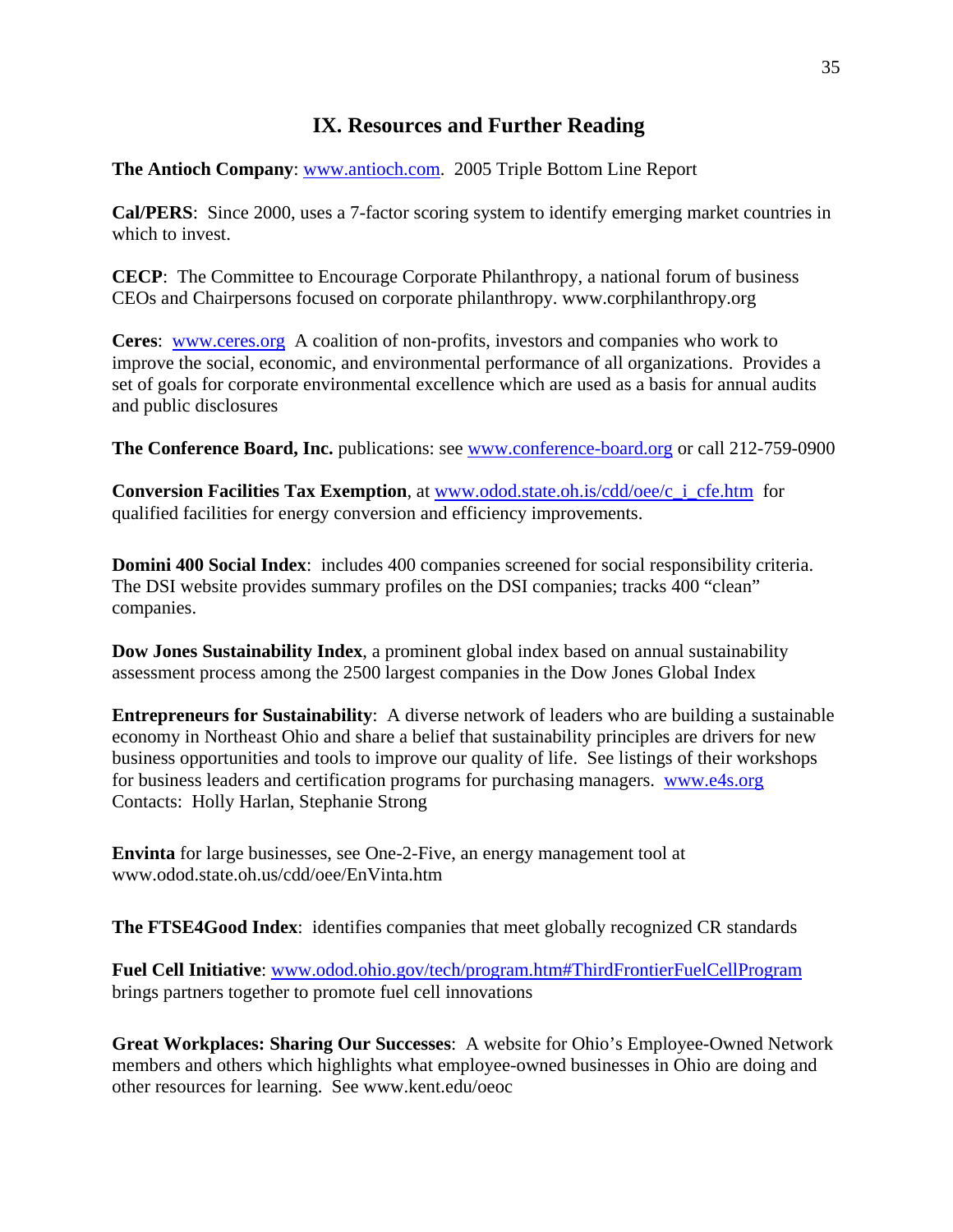**GreenBiz.com**: a business toolbox offering a wealth of hands-on help for companies

**GRI: Global Reporting Initiative:** indicators of sustainability and social impact; the standard which is widely accepted as a baseline for corporate citizenship reporting www.globalreporting.org

**INC's Entrepreneur of the Year Awards**, category for social responsibility

**ISO 14001**: a technical certification process for continuous improvement in corporate environmental management

**The Karlsberger Companies**: www.karlsberger.com

**KLD (Kinder, Lydenberg, Domini) and Co**. publishes profiles and reviews of companies' SR policies

**Ohio Clean Energy Business Association** promotes solar, wind, biomass, fuel cells, low-impact hydro and hydrogen derived from water or biomass. See greenenergyohio.org

**Ohio Employee Ownership Center**. *Taking Ownership of Safety: Case studies of the safety management process at five Ohio employee-owned companies*. Ohio Employee Ownership Center, Kent State University, 1999.

**Ohio's Energy Loan Fund** for project financing to reduce energy costs, manage energy use; or install renewable energy technologies, see at http://www.odod.state.oh.us/cdd/oee/ or call 1-866- SAV-NRGY. Provides loans at below-market rates for businesses through participating banks

**Ohio Materials Exchange** matches companies seeking to dispose of unwanted usable materials with companies that need them. See www.aor-omex.org

**Ohio's Office of Energy Efficiency**, 1-866-728-6749 or www.odod.state.oh.us/cdd/oee

**Ohio Small Business Energy Saver** for small businesses with \$150,000 or less in annual energy bills, see www.business.ohio.gov for a tool to compare your energy use to similar businesses and for help reduce energy waste and hold costs down.

**The Ohio Wind Power Map** shows potential wind energy sites and estimates wind turbine performance, see www.windexplorer.com

**Ohio Wind Working Group** promotes the manufacture of wind turbines and components; see www.ohiowind.org